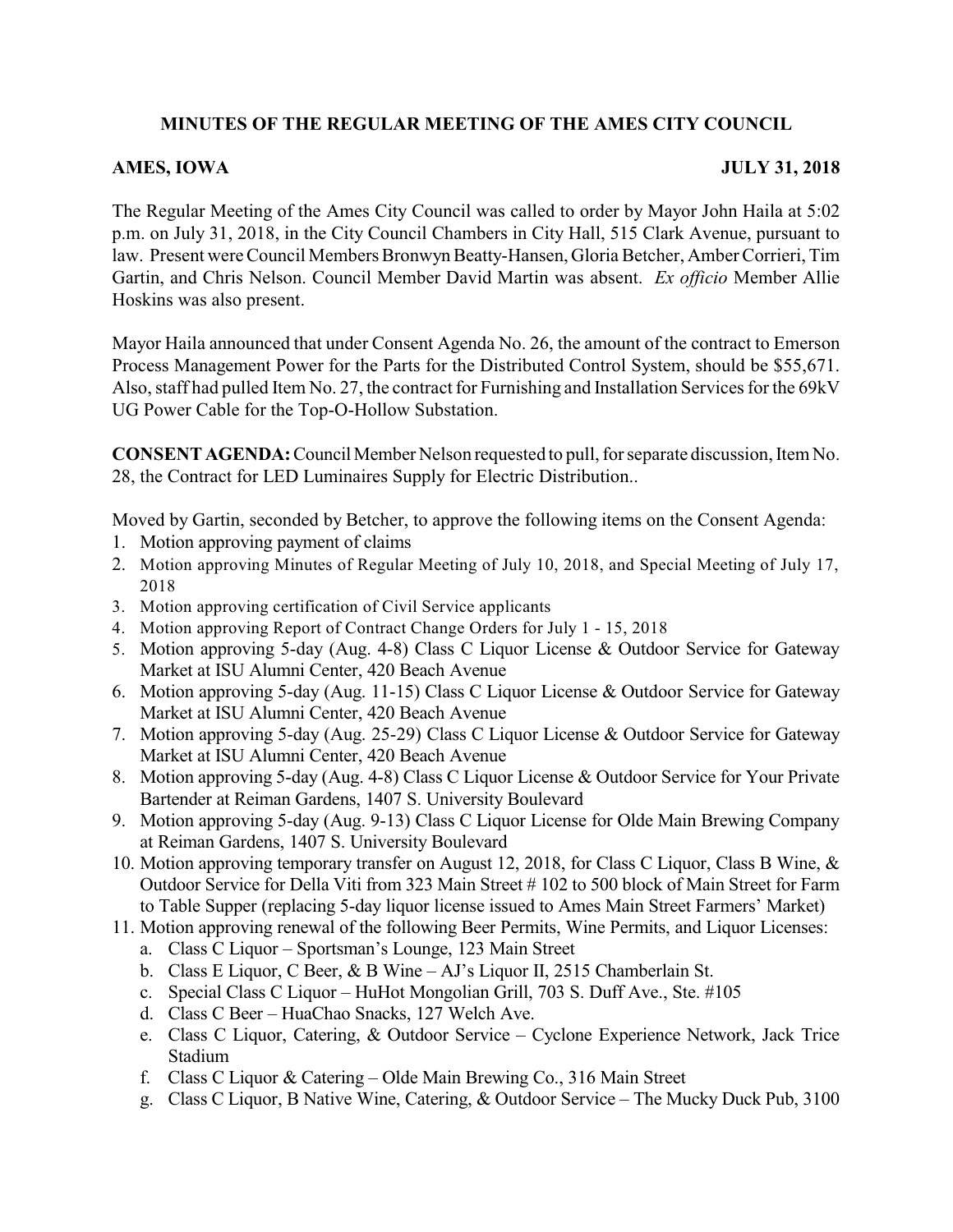South Duff Ave.

- h. Special Class C Liquor & Outdoor Service India Palace, 120 Hayward Ave.
- 12. RESOLUTION NO. 18-436 adopting revised Investment Policy
- 13. RESOLUTION NO. 18-437 approving Investment Report for Fiscal Year ending June 30, 2018
- 14. RESOLUTION NO. 18-438 approving Encroachment Permit for monitoring wells 122 North Oak Avenue
- 15. RESOLUTION NO. 18-439 approving Encroachment Permit for fenced sidewalk café area at 2302 Lincoln Way
- 16. RESOLUTION NO. 18-440 approving Contract for Services with Ames Economic Development Commission for Workshop Development Program in an amount not to exceed \$15,000
- 17. RESOLUTION NO. 18-441 accepting 2017 U. S. Department of Justice Edward Byrne Grant
- 18. RESOLUTION NO. 18-442 approving Agreement with The Ames Foundation to provide construction management services for the Miracle League Field and Inclusive Playground project
- 19. Watershed Management:
	- a. RESOLUTION NO. 18-443 terminating 28E for Keigley Branch Watershed Management Authority
	- b. RESOLUTION NO. 18-444 approving 28E Agreement creating Headwaters of the South Skunk River Watershed Management Authority
- 20. RESOLUTION NO. 18-445 approving 18-month extension to AirportHangar Land Lease with Hap's Air Service until June 30, 2019
- 21. RESOLUTION NO. 18-446 approving bow hunting within the Park System, on City property, and at other eligible property as detailed in Urban Deer Management Ordinance and rules
- 22. RESOLUTION NO. 18-447 approving closure of portion of Hayward Avenue, between Mortensen Road and Storm Street, from 6:00 a.m. to 4:00 p.m. for 2018 Big 12 Conference Cross Country Championships on Friday, October 26, 2018
- 23. RESOLUTION NO. 18-448 approving waiver of Road Race Permit fee for Run for the Roses on Sunday, October 7, 2018
- 24. RESOLUTION NO. 18-449 approving preliminary plans and specifications for 2017/18 Right of Way Restoration; setting August 15, 2018 as bid due date and August 28, 2018 as date of public hearing
- 25. RESOLUTION NO. 18-450 approving preliminary plans and specifications for Power Plant Maintenance Services Contract; setting August 29, 2018, as bid due date and September 11, 2018, as date of public hearing
- 26. RESOLUTION NO. 18-451 waiving Purchasing Policy requirement for competitive bidding for purchase of parts for the DCS System and award a contract to Emerson Process Management Power & Water Solutions, Inc., of Pittsburgh, Pennsylvania, in the amount of \$55,671 with sales taxes to be paid directly by the City to the State of Iowa
- 27. RESOLUTION NO. 18-454 approving contract and bond for 2007/08 Shared Use Path System Improvements (Bloomington to Ada Hayden) (IDOT project)
- 28. RESOLUTION NO. 18-455 approving contract and bond for 2017/18 Low Point Drainage Improvements (Ridgetop Road)
- 29. RESOLUTION NO. 18-456 approving contract and bond for 2016/17 Arterial Street Pavement Improvements - West Lincoln Way
- 30. RESOLUTION NO. 18-457 approving Change Order No. 1 with Communication Data Link, LLC, Grimes, Iowa, for the secondary contract for the Underground Trenching Contract for Electric Services in an amount not to exceed \$33,000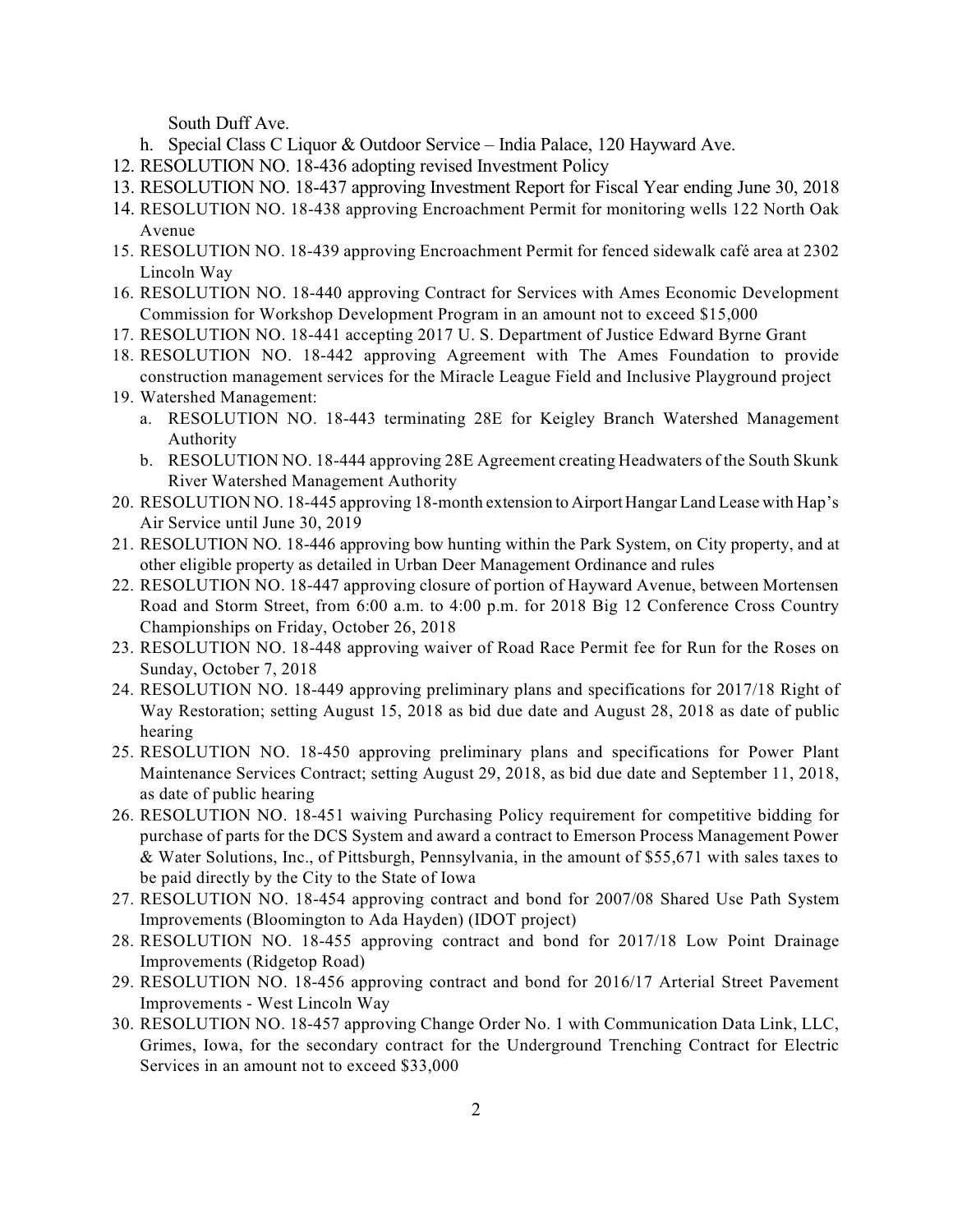- 31. RESOLUTION NO. 18-458 approving Change Order No. 5 with TEI Construction Services, Inc.; Duncan, South Carolina, for Boiler Maintenance Services Contract for Power Plant in the amount of \$230,000
- 32. RESOLUTION NO. 18-459 approving Change Order No. 13 with Ritts Law Group of Alexandria, Virginia, for specialized environmental legal support, analysis, and Iowa DNR Construction Permit preparation work in the amount of \$100,000
- 33. Boiler Tube Spray Coating and Related Services and Supplies:
	- a. RESOLUTION NO. 18-460 approving contract renewal with Integrated Global Services, Inc., Richmond, VA, for approval date through June 30, 2019, in an amount not to exceed \$350,000
	- b. RESOLUTION NO. 18-461 approving contract and bond
- 34. RESOLUTION NO. 18-462 accepting completion of Lime Ponds/Ash Ponds Fence Installation
- 35. RESOLUTION NO. 18-463 accepting completion of 2017/18 Right-of-Way Appearance Enhancements
- 36. RESOLUTION NO. 18-464 approving Plat of Survey for 2715 and 2721 E. 13<sup>th</sup> Street
- 37. Reinhart Farm Subdivision, 2221-220th Street, Boone County:
	- a. RESOLUTION NO. 18-465 waiving requirements for installation of public improvements and accepting Covenants pertaining to future annexation, water territory buy-out, and assessment districts and approving Final Plat

Roll Call Vote: 5-0. Resolutions/Motions declared adopted/approved unanimously, signed by the Mayor, and hereby made a portion of these Minutes.

**CONTRACT FOR LUMINAIRES SUPPLY FOR ELECTRIC DISTRIBUTION:** Council Member Nelson asked how the specifications are written and how product approval takes place, not just for this bid, but others similar to it. Electric Services Director Donald Kom provided details that had been contained in the 47-page specifications that had gone out to each prospective bidder. He stated that these particular specifications went so far as to list exact manufacturers and models that had to be bid; all bidders bid specific manufactured light. The low bidder met all specifications.

Moved by Nelson, seconded by Betcher, to adopt RESOLUTION NO. 18-453 awarding a contract to Excellence Opto, Inc., of Pomona, California, for LED Luminaires Supply Contract for Electric Distribution in accordance with unit prices bid.

Roll Call Vote: 5-0. Resolution declared adopted unanimously, signed by the Mayor, and hereby made a portion of these Minutes.

**PUBLIC FORUM:** Merlin Pfannkuch, 1424 Kellogg Avenue, Ames, shared that he was perplexed about the procedures followed to grant approval of the Eastern Industrial Area. He noted that he doesn't understand the actions taken byCouncil and why they seem to be so unwilling to discuss this project in public. Mr. Pfannkuch alleged that two and one-half years ago, it was added to the budget at the last minute, and no details were provided to the public. Continuing, he stated that, now, two and one-half years later, the public finds out that there may be a hook-up fee. He said that looks to him that no industry is coming out there in the near future. He wants to know when it will be determined what is exactly going to go in there. Mr. Pfannkuch wants a public meeting with Alliant Energy and the Ames Economic Development Commission. It was his opinion that the area in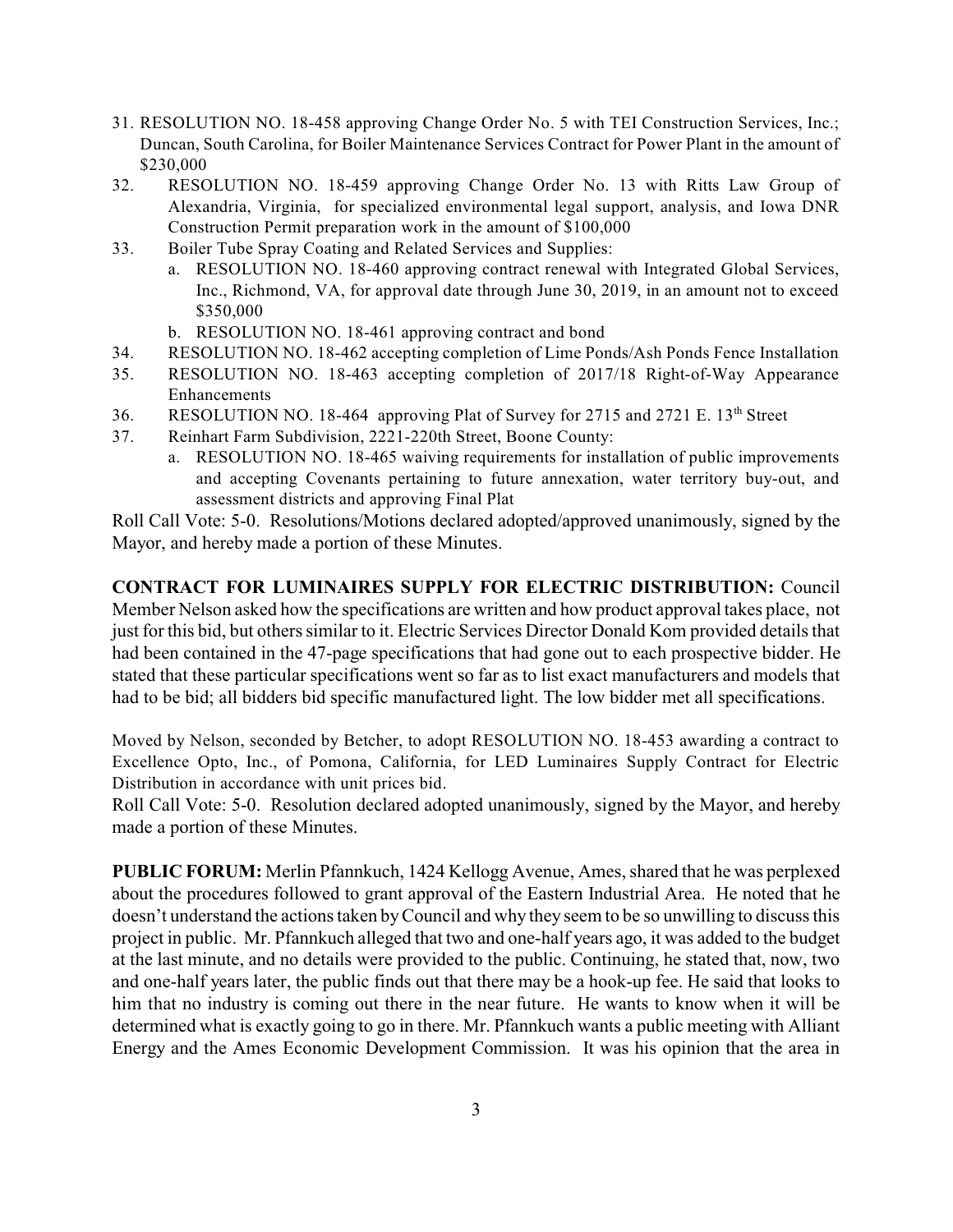question is not particularly attractive for industries. He is wondering why the City feels that it is going to be so successful that it has to install \$6 million worth of infrastructure.

No one else came forward to speak, and the Mayor closed Public Forum.

### **DISCUSSION WITH ASSET VOLUNTEERSREGARDING2019/20 ASSET PRIORITIES:**

Assistant City Manager Brian Phillips advised that the ASSET volunteers were in the kick-off process for the FY 2019/20 funding cycle. Present were the following City ASSET volunteers: Ashley Thompson, Tim Lubinus, Mary Beth Golemo, and Andrea Rich. Jennifer Schill was absent.

Mr. Phillips stated that the purpose of this meeting was to review the priorities that were set for the current fiscal year and to get direction from the City Council members as to whether they wish to leave the priorities as they now stand or to make modifications to them. The priorities help guide the volunteers in determining where the ASSET dollars should be allocated.

Council Member Betcher asked if the volunteers had found it difficult to use the priority list as it now stands. Ms. Rich said that the City's priorities are the most clear and specific of the various funding sources.

Council Member Gartin noted that one of the agencies that has been funded is StoryCountyRaising Readers; however, he does see a "nice neat" priority that could be used to justify that funding.

Moved by Gartin, seconded by Beatty-Hansen, to modify the priority under #3, Youth Development Services and Activities, to state, "To provide services for social and educational development."

Council Member Betcher shared that one of the issues that she has with #3 is that the Priority is not an action statement like Priority #1 or #2. She doesn't know whether Tim's suggestion is fixing the statement or if he were fixing the statement under the Priority. Council Member Gartin acknowledged that the grammar was not exactly correct. Council Member Corrieri recommended that the bullet point be deleted and the Priority be just the action statement, so it would read, "Provide development services and activities for youth." Mr. Gartin said his preference would be to leave the Priority #3 in its current format, but clarify the sub-point. Council Member Corrieri pointed out that, on Page 2 of the Council Action Form (CAF), recommendations for modifications to the Priorities were listed. She shared that she prefers outcome measurement and feels that Priority #3 should be changed to state, "Provide development services and activities for youth," and use the bullet point that the volunteers had recommended, which is to, "Support research-based solutions to help youth that have been identified as vulnerable." Assistant City Manager Phillips emphasized that the modifications listed on Page 2 of the CAF had been recommended by one individual volunteer; they had not come together as a group to discuss any changes.

Council Member Corrieri said that she would be interested in hearing from the volunteers as to whether they thought that Priority #3, as listed, or the suggestion made by Council Member Gartin moves them towards a more-outcome-based process. She noted that the CityCouncil had expressed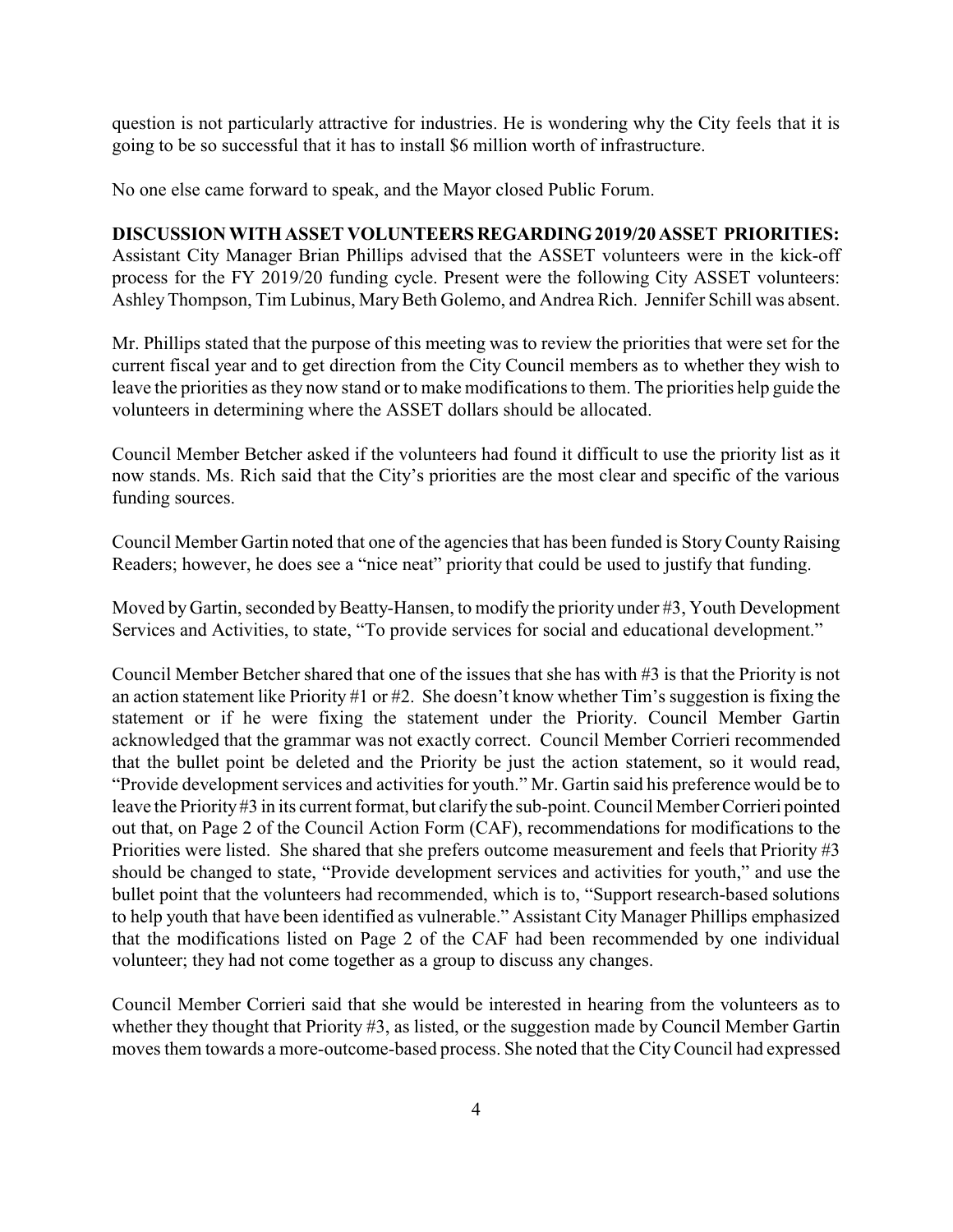a desire to move more towards an outcome-based system, such as what is being done by the United Way. Mr. Lubinus pointed out that the modified text is currently not in the Priority Listing, so if the Council does want that in there, they need to put it in there. Ms. Corrieri said that she believes the Council should be supporting research-based and evidence-based services and practices. She doesn't necessarily agree that it has to state that it is to help youth who have been identified as vulnerable; but if the Council is truly intent on leaning towards an outcome-based system, it should state that it is to support research-based services.

At the inquiry of Council Member Beatty-Hansen, Mr. Phillips stated that the Scorecard is in use to manage the outcomes measurement. He commented that a keystaff member for United Wayleft over the winter, and that person's departure has delayed the implementation of the Scorecard project for ASSET agencies. Council Member Betcher noted that the volunteers have expressed a need to have more training on the process.

Ms. Corrieri suggested that they incorporate educational and development services in the main heading and then add the bullet point about outcome-based services.

Motion withdrawn.

Moved by Gartin, seconded by Corrieri, to revise the Priority #3 title to read, "Provide services and activities for the social and educational development of youth." Vote on Motion: 5-0. Motion declared carried unanimously.

Moved by Gartin, seconded by Betcher, to strike the bullet point under Priority #3. Vote on Motion: 5-0. Motion declared carried unanimously.

Mr. Lubinus noted that Priority #1 specifically stated that there should be emphasis placed on lowto moderate-income persons; however, the other two Priorities do not include that. He asked for clarification as to whether the other two Priorities should also place an emphasis on low- to moderate-income persons. Council Member Corrieri recommended that the language not be added to the other two Priorities. Council Member Beatty-Hansen concurred and said that she did not believe "low- to moderate-income" needed to be stated in Priority #2 or Priority #3.

Regarding Priority #1, Bullet Point 5, Ms. Corrieri noted that the transportation programs are not just for the elderly and families, it is also for disabled persons.

Moved by Corrieri, seconded by Betcher, to strike "for the elderly and families," from Priority #1, Bullet Point 5, which currently reads, "Transportation cost offset programs for the elderly and families."

Vote on Motion: 5-0.

Mr. Phillips asked if it were the Council's intent to place a priority listing of the bullet points under each Priority. Council Member Gartin stated that he preferred not to rank those, as that would allow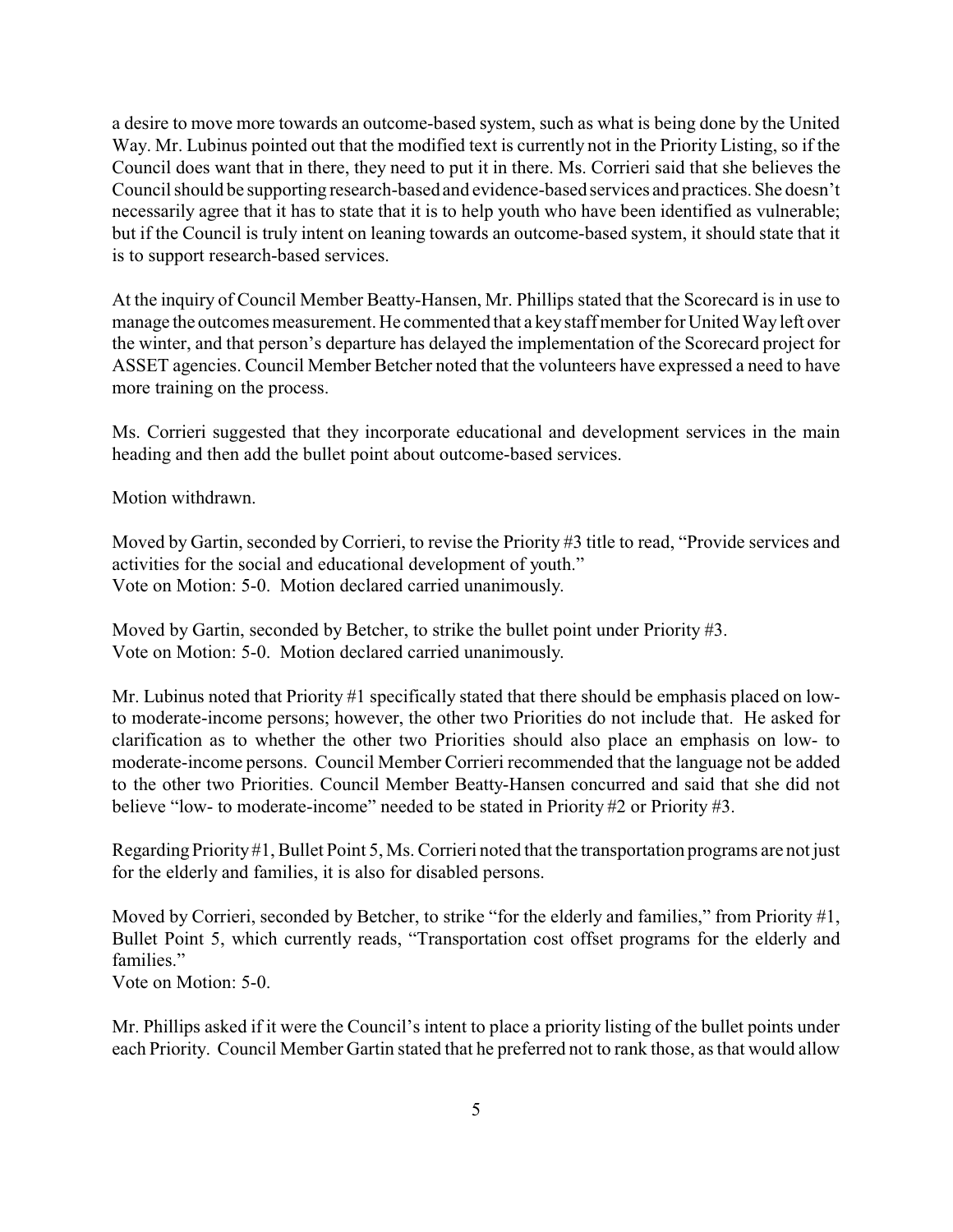some flexibility for the ASSET volunteers.

The Council was reminded that the Joint Funders' Meeting will be held on September 13, 2018, at 5:00 p.m. and the Oakwood Road Church, and if possible, it would be helpful for Council members to attend.

**ORDINANCE REVISING RENTAL CAP ORDINANCE REGARDING LETTERS OF COMPLIANCE FOR DUPLEXES:** Moved by Beatty-Hansen, seconded by Corrieri, to pass on second reading an ordinance revising the Rental Cap Ordinance regarding Letters of Compliance for duplexes.

Roll Call Vote: 4-1. Voting aye: Beatty-Hansen, Corrieri, Gartin, Nelson. Voting nay: Betcher. Motion declared carried.

**ORDINANCE PERTAINING TO EXCEPTIONS AND HARDSHIPS TO RENTAL CONCENTRATION CAP (Tabled from July 10, 2018):** The Mayor noted that Council Member Martin had made the motion regarding the definition of bonafide renter; however, he is out-of-town and cannot be present at this meeting. Mayor Haila asked if Council wanted to table this action until there could be a full Council present. At the inquiry of Council Member Betcher, the Mayor replied that, if the item were to be tabled, he would propose that no public input be allowed tonight, but it would be allowed at the date to which this item was tabled. Council Member Beatty-Hansen noted a deadline of September 1, 2018, that was contained in the proposed Ordinance and said that she thought tabling this item would push the process back. It was concurred by a majority of the Council members present that they would work through this item tonight. The Mayor advised that an Ordinance takes four votes in the affirmative to pass; and if there are not four votes to pass, the Ordinance will die.

City Attorney Mark Lambert explained that the Council, at its July 17, 2017 meeting, had requested three revisions to the Ordinance. The changes requested were as follows:

1. Under 13.300(10), Paragraph 1: Establishing that a Letter of Compliance (LOC) obtained under the Rental Cap Exception could not be transferred to a new owner of the property upon the sale of the property.

Mr. Lambert reminded the Council members that they decided not to include the language "or transfer of ownership."

- 2. Under 13.300(10)(a)(i): The "building, etc. permit language under the Rental Cap Exception was amended to indicate that only people who had obtained a building/etc. permit on or after October 28, 2016 and prior to "October 27, 2017, would be eligible for the exception.
- 3. Under 13.399(11)(a)(I): The definition of "abutting side" was amended by replacing the word "includes" with "is" for clarification.

Mr. Lambert noted that the Council had also directed staff to come back with language for a possible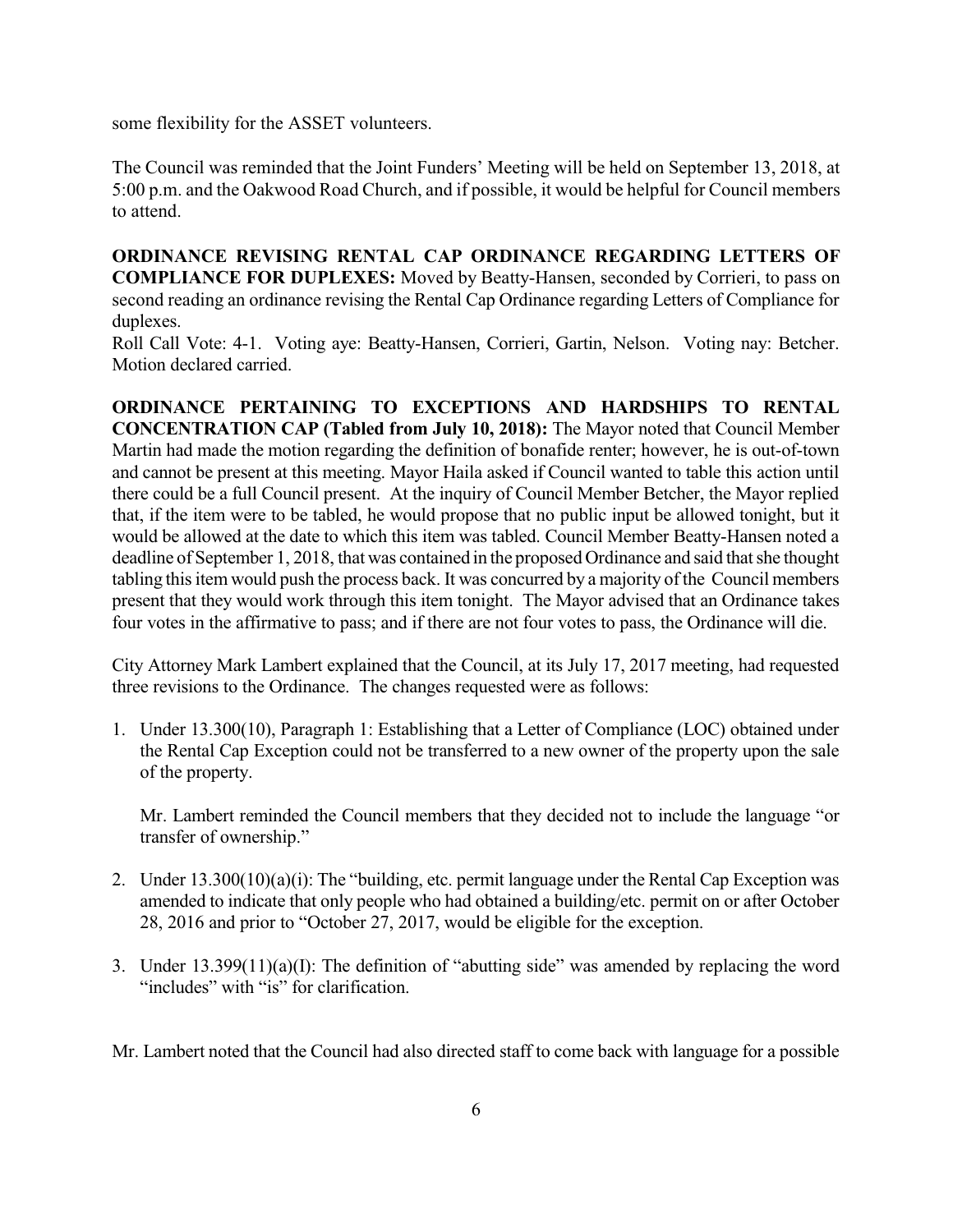amendment that would clarify, under the Rental Cap Exception requirement, that those obtaining a Letter of Compliance under this Exception must be using the property as a bona fide rental in order to renew their LOC, that a property owner who had obtained a LOC even if the Rental Code wouldn't require them to have one, and had a roomer paying rent, would be considered a bona fide rental property. He specifically defined "bona fide" rental, as follows: "A bona fide rental property includes a dwelling, which is the owner's primary place of residence, with a non-owner occupant who pays rent. Also, upon receipt of a LOC for the property, a LOC may not be renewed after 12 months from the original approval if the property is not used as a bona fide rental property. Each subsequent renewal of the LOC after the initial 12 months is subject to the property's continued use as a bona fide rental property.

CityAttorneyLambert encouraged theCouncil to think aboutwho exactlywould constitute a bona fide renter. He cautioned the Council about defining a family member as not being a legitimate roomer or renter, as he believes it would be difficult for the City to defend an Equal Protection challenge. Also, Mr. Lambert stated that he felt this would be difficult for staff to enforce. Building Official Sara VanMeeteren agreed that enforcement would be challenging for staff.

Council Member Gartin said it made sense to him to try and limit the potential roomer to non-family members. He cited his concern over the statutory language in the Ordinance relating to providing a limitation on familial status. City Attorney Lambert answered that he believed the Ordinance in question waslimited to occupancy. It was his opinion that the City is notstating who can or can't live there; it is stating that an owner may obtain a LOC if there is a bona fide renter. He reiterated that it is different than regulating familial status because the City is not limiting who can live there. The Ordinance is stating what constitutes eligibility for an exception for a homeowner.

Mayor Haila commented that the term "bona fide renter" was already in the proposed Ordinance. City Attorney Lambert replied that it was in the Ordinance that is presently under consideration; the addition of the proposed language is just to make it more clear what situations would be included. Ms. VanMeeteren noted that "bona fide rental" was never in the Rental Code. Council Member Beatty-Hansen pointed out that "bona fide rental" only applies to the situation where the property owner wants one roomer in a two-bedroom house. Ms. VanMeeteren stated that if a second roomer were to be added, they would be subject to the requirements of the Rental Code. Council Member Betcher suggested that the statement about a bona fide renter could just be left out. Council Member Beatty-Hansen said that she believes that it would be a "gray area" if that statement is not added. Ms. Betcher commented that the issue for her is that it adds another version of an exception and creates another LOC. Director Diekmann advised that it doesn't create it, but it allows an owner to maintain it because it would have already been established as a rental.

Barbara Pleasants, 516 Lynn Avenue, Ames, offered her opinion that a narrow definition of rental and tenant are both critical for success of the Rental Cap Ordinance. She stated her belief that the 12-month window to demonstrate conversion to rental upon receipt of a LOC was established for crucial reasons: It prevents holding on to a LOC for an indefinite period as insurance for use at some unknown time, and it ensures that this Rental Cap exception would be used only by homeowners who were serious about converting their homes to a rental in the near future. Ms. Pleasants said that would minimize the long-term impact on neighborhood stability. Prior to this latest version, a homeowner with one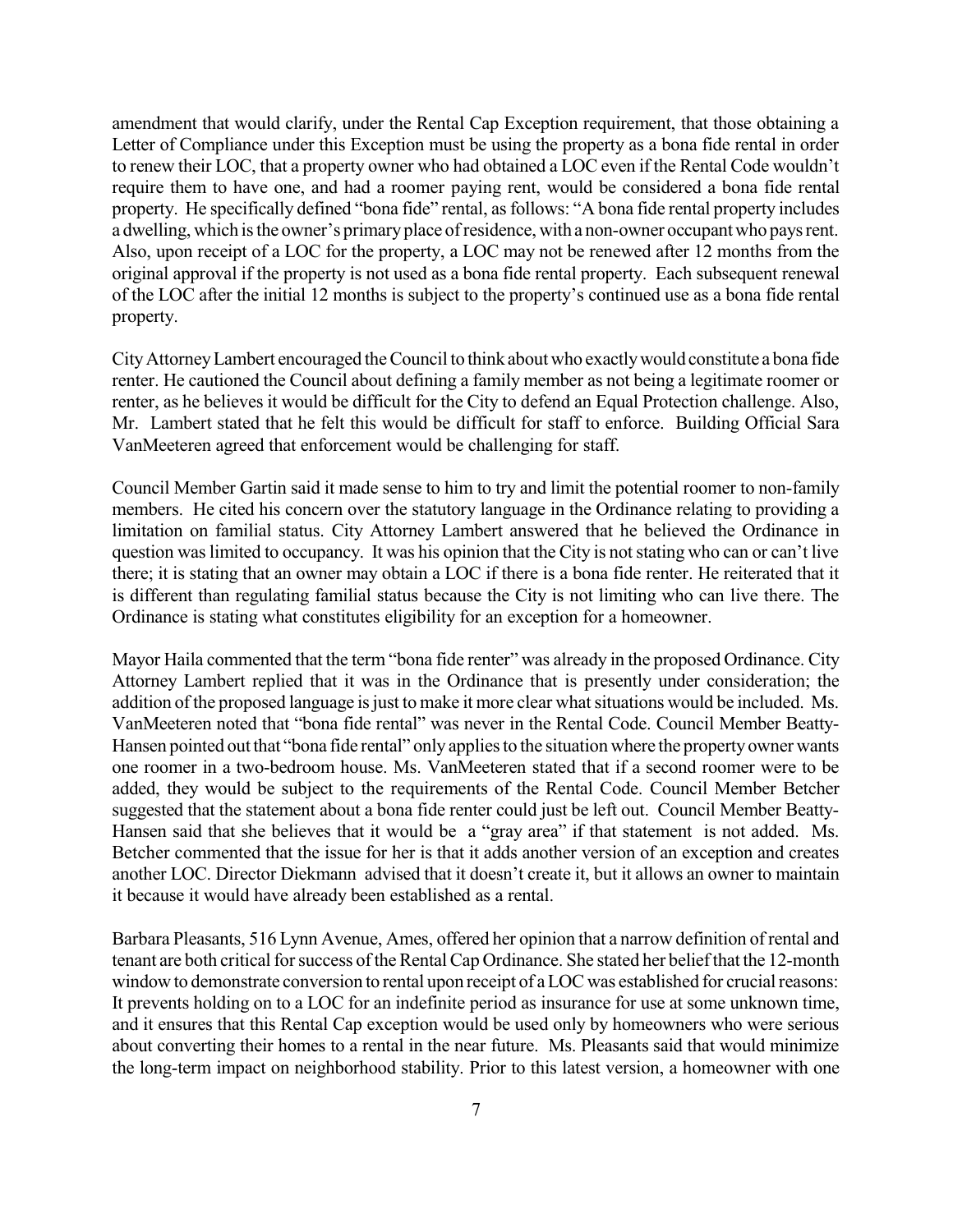roomer did not need a LOC, and Ms. Pleasants asked why it is now being proposed for homeowners to use this exception in Cap Neighborhoods to get a LOC. She said she believes that the only reason a homeowner with a roomer would use the exception would be to hold it for the future so that the property could later be converted to a rental and the owner could sell it in the future, which is exactly what they are trying to prevent. Ms. Pleasants suggested the following language to define what is a bona fide rental: One roomer is not a rental and the homeowner should not be able to get a LOC. She said that it should also be stipulated that, by the end of the 12-month period, owners must show that they have tenants and that they are no longer residing in the home. Ms. Pleasants asked the Council to adopt the definition of bona fide rental that preserves the intent of the 12-month window. The result would be that the number of rentals would not increase after that 12-month window had closed and would finally be working towards achieving the goal of the Cap, which was to prevent conversion to rental.

Leslie Kawaler, 2121 Hughes, Ames, pointed out this exception doesn't necessarily apply only to twobedroom homes. There could be a family in a four-bedroom home that rents out a room. Ms. Kawaler also noted that an owner of a five-bedroom house with a child as a tenant would qualify, and a LOC could be issued. The owner might make a decision to move out after the 12-month window, but it would already be considered a bona fide rental. The owner can then just hold and use that LOC to convert the property to a rental when the owner is ready to move out. In Ms. Kawaler's opinion, it should at least be required that any tenant be a bona fide tenant - not a close relative of the owner. She respectfully disagreed with the Equal Protection issue. In Ms. Kawaler's opinion, the definition being proposed just underscores the ease with which a homeowners could circumvent the intent of this limited exception to the Rental Cap. Ms. Kawaler suggested that the homeowner being required to move out would be a much more straightforward first step to proving that the property has been converted to a rental; otherwise, it makes it too easy to get around the requirement to convert the home to a rental.

Council Member Betcher stated her opinion that this is just one more way to undermine the Cap. It would make it too easy for people who wish to get around the Cap to do so. She is also concerned about the enforcement of this possible amendment. She would like to first vote on this clause being added to the Ordinance prior to voting on the entire Ordinance. Ms. Betcher said that the fact that it would be unknown if a homeowner, who has had one roomer and obtained a LOC, is going to move out and convert the home to a rental; that leads to uncertainty for someone who might want to purchase a single-family home, but doesn't want to live next to a rental property.

Council Member Corrieri stated that she did not anticipate there would be a great number of people who would be obtaining a LOC using the proposed exception to ultimately convert their property to a rental. Ms. Betcher said she did not believe that there would be hundreds of people who would take advantage of the proposed exception, but noted that the purpose of the Cap was to eventually lower the number of rental properties. She felt that, if added, the Council would be undermining its own purpose in creating the Rental Cap Ordinance.

Moved by Betcher, seconded by Beatty-Hansen, to not include this clause in the Ordinance.

Council Member Corrieri questioned why one person living with a relative paying rent, which can be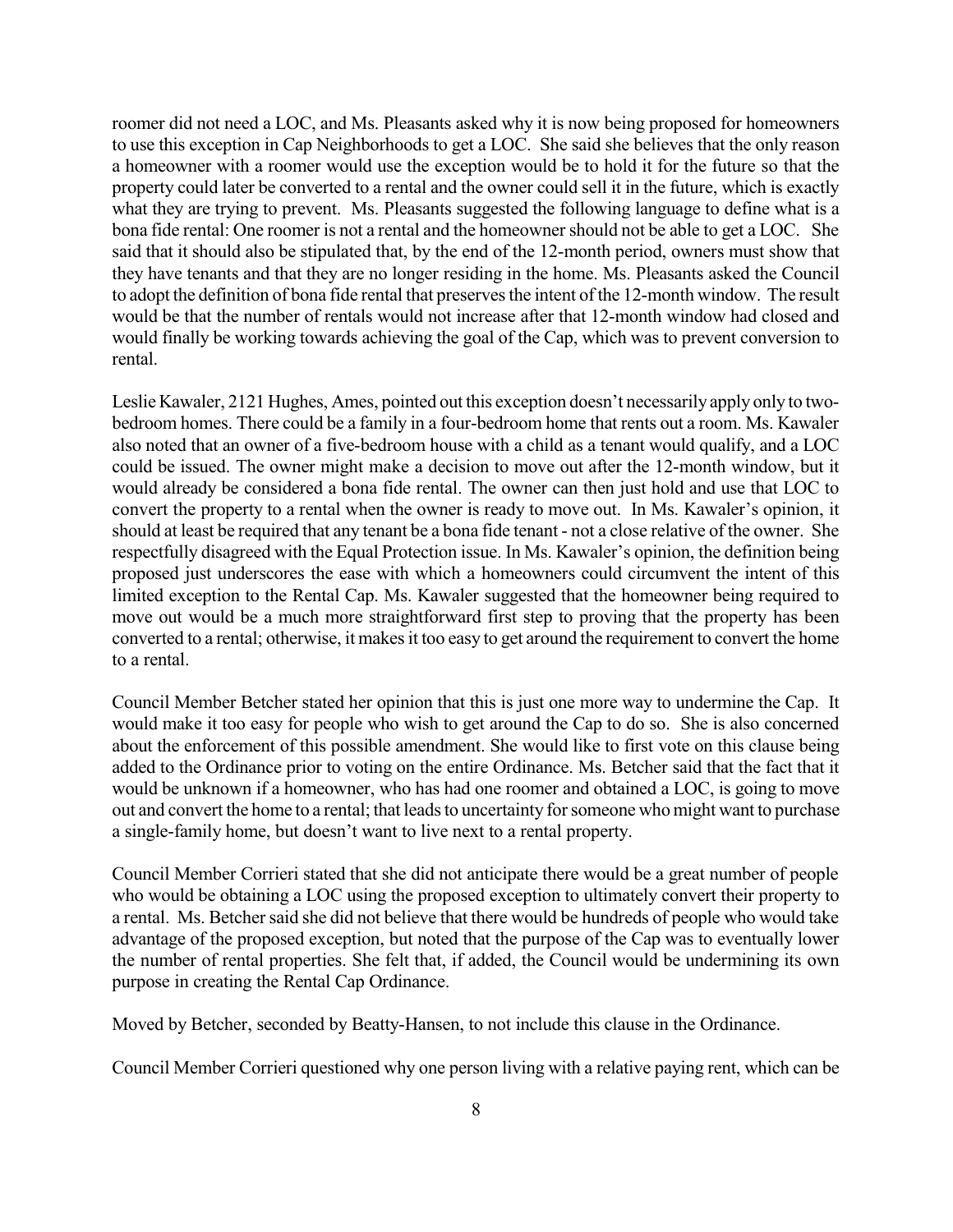documented, would not be considered a renter. She noted that the *Code* states that the Rental Code doesn't apply, but it doesn't specifically say that it is not a rental. Ms. VanMeeteren explained that without the definition, staff would interpret bona fide to mean something subject to the Rental Code.

Ms. Betcher explained that the clause was added to Section 13.300(10)(a)(5), which states, "Upon receipt of a LOC for the property, a Letter of Compliance may not be renewed after 12 months from the original approval if the property is not used as a bona fide rental property..."

Council Member Corrieri again asked why one person is not considered a renter. Building Official VanMeeteren advised that, without putting the clause in the Ordinance, property owners with one roomer would not be eligible for a LOC. Mayor Haila explained the history on requiring a definition of bona fide rental.

Council Member Nelson noted that this doesn't prohibit people from having a roomer; the proposed Ordinance only affects the Letter of Compliance component.

Vote on Motion: 3-2. Voting aye: Beatty-Hansen, Betcher, Gartin. Voting nay: Corrieri, Nelson. Motion declared carried.

Moved by Beatty-Hansen, seconded by Gartin, to pass on third reading ORDINANCE NO. 4365 pertaining to exceptions and hardships to Rental Concentration Cap. Roll Call Vote: 2-3. Voting aye: Beatty-Hansen, Gartin. Voting nay: Betcher, Corrieri, Nelson. Motion failed.

Moved by Nelson, seconded by Beatty-Hansen, to reconsider that motion. Vote on Motion: 4-1. Voting aye: Beatty-Hansen, Corrieri, Gartin, Nelson. Voting nay: Betcher. Motion declared carried.

Moved by Corrieri, seconded by Nelson, to add the "bona fide clause" to the Ordinance.

Council Member Betcher expressed her opposition to adding it to the Ordinance because it will lead to more rentals, which she believes undermines the purpose of the Cap. It also leads to uncertainty for those who want to purchase a single-family home, but don't want to live next to a rental. However, it is unknown whether the owners of the house next-door have a LOC and may start to rent their home at some point in the future.

Vote on Motion: 4-1. Voting aye: Beatty-Hansen, Corrieri, Gartin, Nelson. Voting nay: Betcher. Motion declared carried.

Moved by Beatty-Hansen, seconded by Gartin, to pass on third reading and adopt ORDINANCE NO. 4365 pertaining to exceptions and hardships to Rental Concentration Cap, as amended (adding the "bona fide clause").

Roll Call Vote: 4-1. Voting aye: Beatty-Hansen, Corrieri, Gartin, Nelson. Voting nay: Betcher. Ordinance declared adopted and hereby made a portion of these Minutes.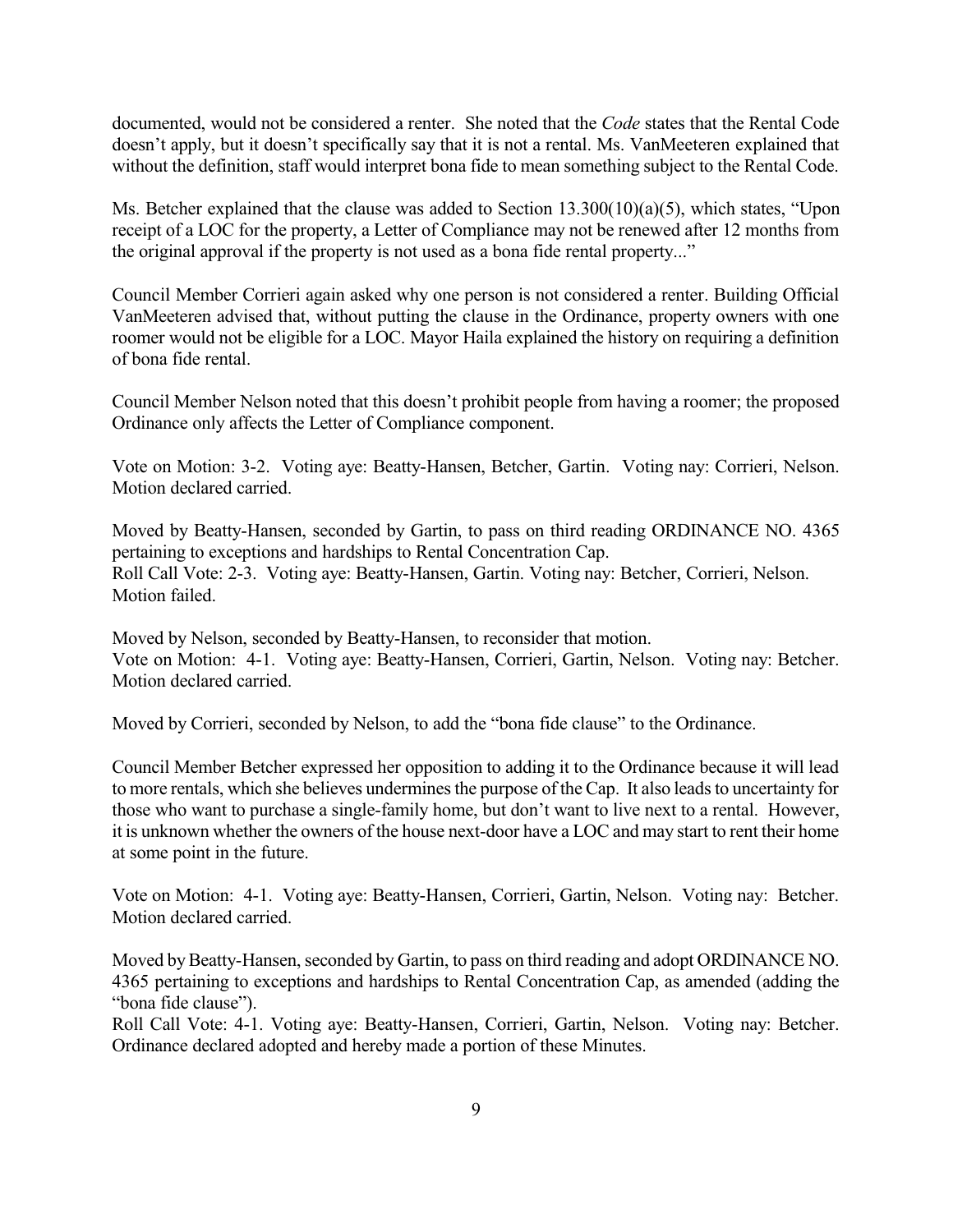**HEARING ON PROPOSED CAMPUSTOWN SELF-SUPPORTING MUNICIPAL IMPROVEMENT DISTRICT (SSMID):** Council Member Gartin asked if a Petition for Remonstrance had been filed. Director Diekmann advised that no Petition for Remonstrance had been filed as of this time.

City Planner Julie Gould advised that staff had verified that the Campustown Action Association Petition for creation of a SSMID included 45.8% of the property owners, which represents 41.8% of the assessed property value. She noted that the *Iowa Code* directs that a SSMID cannot be approved until 30 days after the public hearing; September 11, 2018, would be the first Council meeting where it could be approved. Ms. Gould also explained that a Petition for Remonstrance could be filed any time between now and the date of the third reading and adoption of the Ordinance.

According to Ms. Gould, staff had created a *Frequently Asked Questions* page on the Planning and Housing Department's Web site to explain, in detail, what a SSMID is, how it works, and related that information to what was submitted by the CAA.

Ms. Gould advised that staff was recommending that the Council pass on first reading the Ordinance establishing the Campustown SSMID and direct staff to prepare a Memorandum of Understanding (MOU) between the City and the CAA.

Mayor Haila opened the public hearing.

Tom Northrop, 1322 Curtiss Avenue, Ames, who is the owner of Pizza Pit, stated that he has been in businesssince 1976. He noted that if all businesses were in favor, they would all benefit together. Mr. Northrop also commented that if he had a third floor on his business, he might not be in favor of it because the percentage would go up; or if he had a residential area on the third floor, that would encourage him not to support it as well. Generally, if it would keep Campustown cleaner, he would be in favor of it.

Andrew White, owner of 126 Welch Avenue and 2522 Chamberlain Street, Ames, voiced his opposition to the proposal. He believes that the CAA is predominantly comprised of merchants, and he thought initially that a SSMID would primarily benefit merchants. He doesn't want the money to be raised by additional taxes on property owners who already pay a lot for property taxes. He asked why some properties were not included, as he doesn't want to be included either. Mr. White alleged that this proposal will result in him having to pay \$6-8,000 more/year.

Matthew Goodman, 2019 Friley Road, Ames, indicated his support of the SSMID. Ne noted that the CAA has been working on this for quite some time. Mr. Goodman advised that he owns properties on Welch Avenue and on Chamberlain Street. He commented that Campustown is full of a lot of different kinds of businesses that create synergy; the idea of creating a SSMID is a collective goal that will make the area stronger. Mr. Goodman urged the Council to see the value in the proposal, as it will make Campustown better.

Marilyn Gibbs-Alger, 1104 SE Mill Pond Court, Ankeny, Iowa. Ms. Alger advised that she and her brother Monte Gibbs own the Cranford Apartments at the corner of Lincoln Way and Stanton. They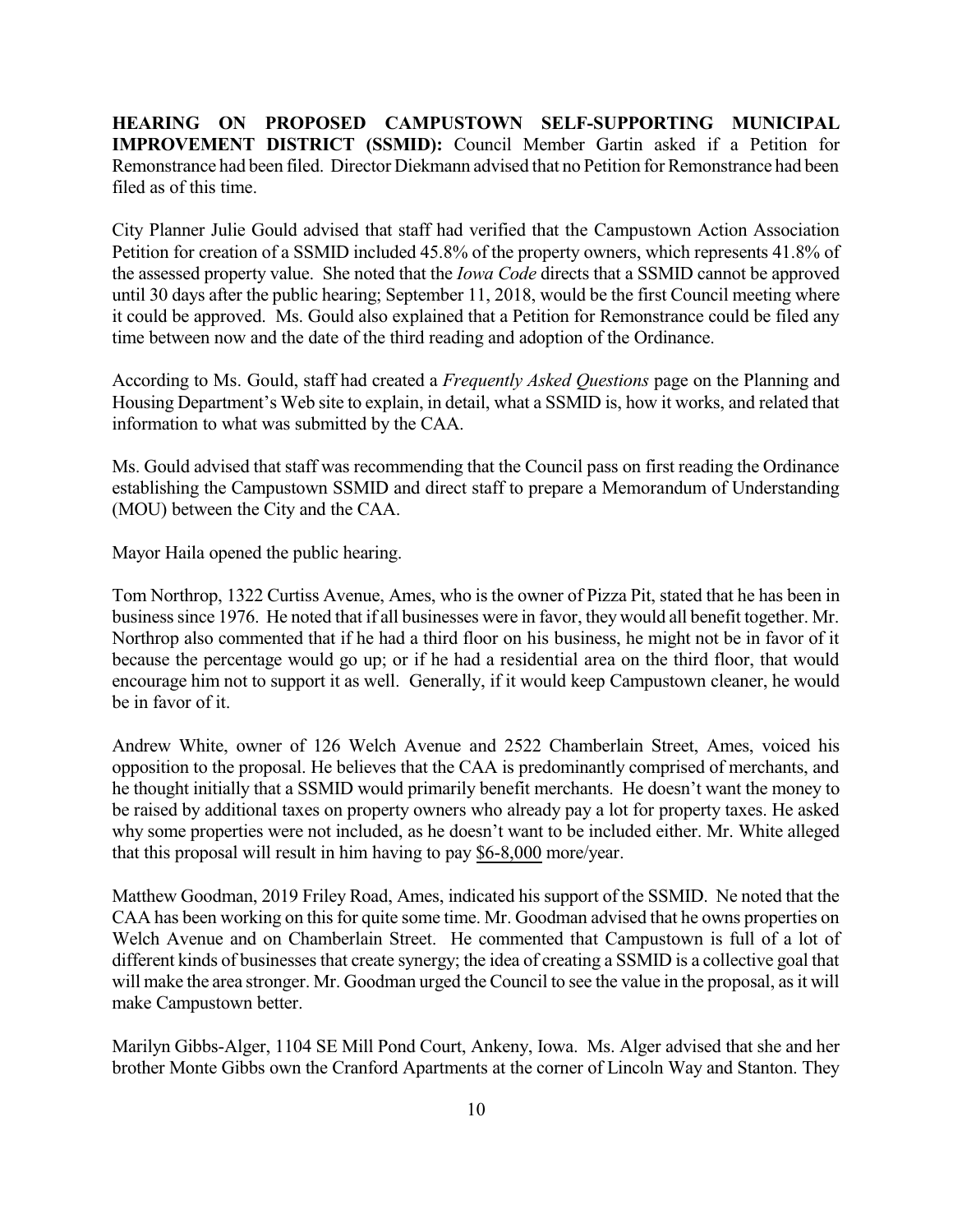are supportive of the proposal to establish a SSMID.

Ryan Jeffrey, 116Welch Avenue, Ames, stated that theCAA embarked on this proposal to try to make Campustown a better place. They are trying to bridge the gap between students and the rest of Ames, and to do that, they need to bring the rest of Ames to Campustown. A program like the SSMID will make Campustown better, cleaner, and safer. Mr. Jeffrey feels if this program doesn't happen, they should give up on the idea of bridging that gap. In Mr. Jeffrey's opinion, Campustown needs to be a made true destination. He advised that the funds collected through the SSMID would pay for services, e.g., snow removal, trash removal. At the inquiry of Council Member Gartin, Mr. Jeffrey advised that they had held at least three public input meetings, reached out via phone and letters, and did everything they could to reach out to every property owner and business owner - not just CAA members - in an attempt to engage them in discussion about the proposal to create a SSMID. Mr. Jeffrey specified that the tax would only be collected fromcommercial areas. He noted that, per *Code*, residential areas may not be taxed; however, the buildings that have residents on the upper floors will benefit from trash pick-up and snow removal and the area being cleaner. It is also felt that the rate is incredibly equitable between non-mixed-use (\$2.00) and mixed-use buildings (\$5.00).

Mr. Jeffrey noted that they could not collect taxes for at least six years from the Kingland Property as it is already a Tax-Increment Financing (TIF) District. If this initiative is successful and its value is proven, it is believed that they will be more than happy to sign up at the end of their TIF. At the inquiry of Council Member Betcher, Mr. Jeffrey also explained that the only space in churches that can be taxed is any commercial area. They will also be asked for donations, which they have indicated that theywill do. Also, Mr. Jeffrey confirmed, after being questioned byCouncil Member Nelson, that snow removal would be one of the items paid for out of the SSMID budget, which would offload the expense from the property owners included in the SSMID.

Luke Jensen, 2519 Chamberlain, Ames, stated his opposition to creating the SSMID for the following reasons:

- 1. Kingland is not included in the area, and 2700 Lincoln Way is not included either. Mr. Jensen believes those two buildings are prominent "flagship" properties in the Campustown District, and it is problematic to him that they are not participating and contributing, but getting the benefit of the SSMID.
- 2. The assessment is disproportionate. The \$5 assessment for mixed-use property is too high. If it were at the \$2 number, he feels it would be more equitable.

Mr. Jensen believes that the creation of a SSMID is only one way to get investment in Campustown; there are other ways. He wants to look for ways that the City could allocate more dollars for services.

Council Member Gartin pointed out that assessment, i.e., \$2 to \$5, relatesto the additional burden that the residential component brings to the area. This is an attempt to arrive at equitable distribution based on the usage of the building. Mr. Gartin believes that there is merit in looking at how the building is being used in terms of thinking about the equitable distribution.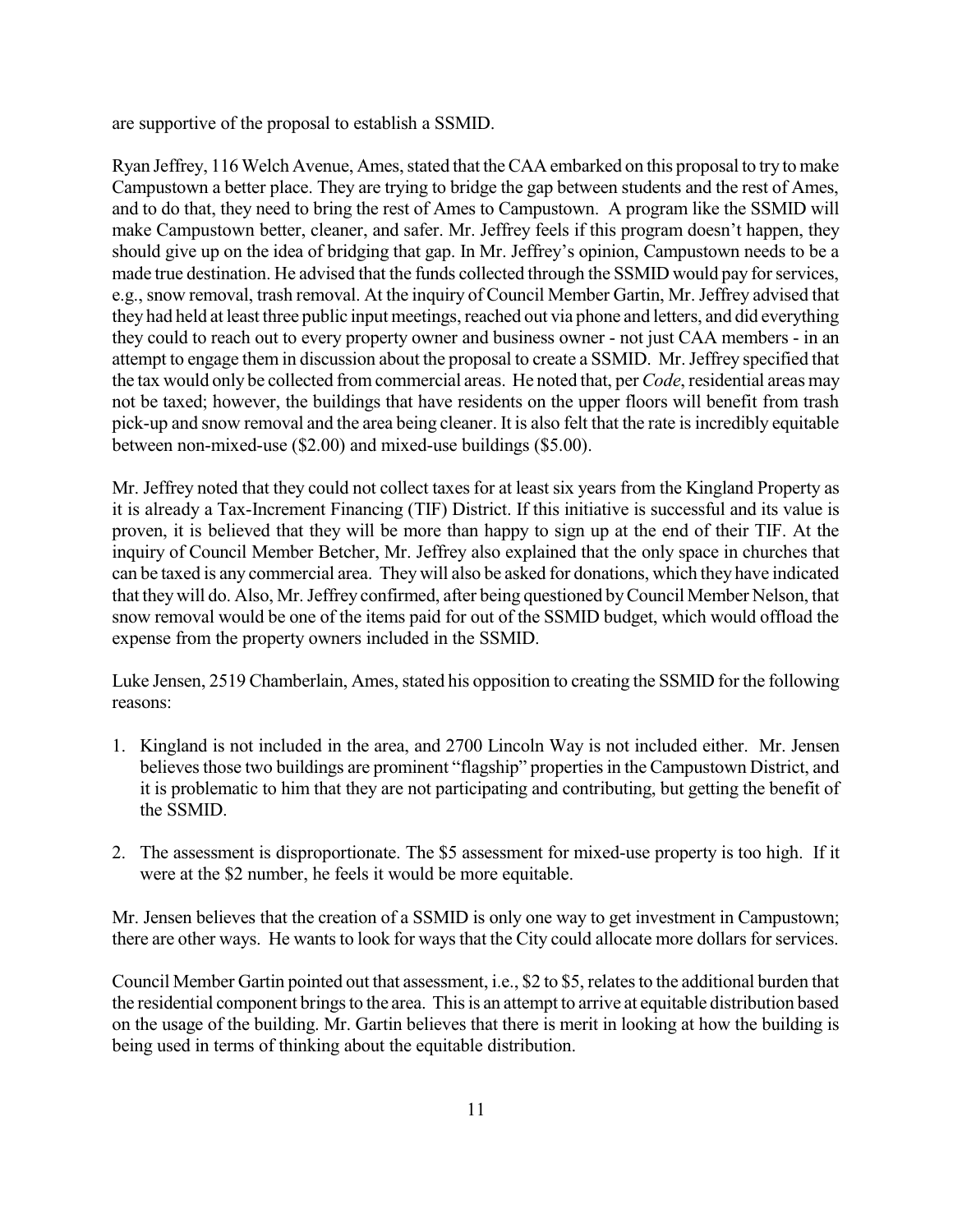Justin Dodge, Hunziker &Associates, 105 S. 16<sup>th</sup> Street, Ames, owner of two properties on Lincoln Way, voiced his support for the establishment of the SSMID. He noted that many people feel that Campustown is pretty dirty and has been for some time. Also, in the winter, snow removal is very spotty.

Andrew White, 126 Welch, Ames, spoke again, stating that he has 14 tenants in a building he owns in Campustown. He noted that Arcadia Café has hundreds of customers coming and going throughout the week and believes that they create much more of an impact on the area than his tenants.

Council Member Nelson asked if the actual levy rate will be based on a budget. According to Director Diekmann, on January 1 of every year, the SSMID Board will have to submit a budget to the Council. That will determine the rate; however, it will never go beyond a certain dollar assessment. If the Board wants to increase the levy rate, it may do so only with City Council approval as long as it does not exceed the maximum proposed rate. Mr. Diekmann explained the proposed Ordinance.

The Mayor closed the public hearing.

Moved by Gartin, seconded by Beatty-Hansen, to pass on first reading an ordinance creating the Campustown SSMID.

Council Member Betcher added that, over the last nine years, Main Street Iowa has been encouraging Ames to create a SSMID for the Downtown. City Manager Schainker commented that the creation of a SSMID is not an unusual tool for both smaller and larger cities.

Roll Call Vote: 5-0. Motion declared carried unanimously.

Moved by Betcher, seconded by Corrieri, to direct staff to prepare a Memorandum of Understanding between the City and Campustown SSMID Board prior to approval of a budget for the SSMID. Vote on Motion: 5-0. Motion declared carried unanimously.

**HEARING ON ZONING TEXT AMENDMENT RELATING TO PROPOSAL TO ALLOW DRY CLEANING AND LAUNDRY FACILITIES IN HIGHWAY-ORIENTED COMMERCIAL ZONE:** Planning and Housing Director Diekmann explained the request for a Zoning Text Amendment to allow dry cleaning and laundry facilities in the Highway-Oriented Commercial zone. He said that staff was recommending that the use be allowed using the Special Use Permit process and that special standards be added to Article XIII to clarify that the use of "Perc" (a toxic chemical) is not allowable within the HOC zoning district.

The public hearing was opened by Mayor Haila.

Kurt Friedrich, 601-6th Street, Ames, stated that he was in favor of the staff's recommendation. He also noted that the Planning & Zoning Commission had unanimously recommended approval. Mr. Friedrich noted that he had a client interested in establishing a dry cleaning business on Lincoln Way, and in order to facilitate that, this Zoning Text Amendment is needed. He stated that both the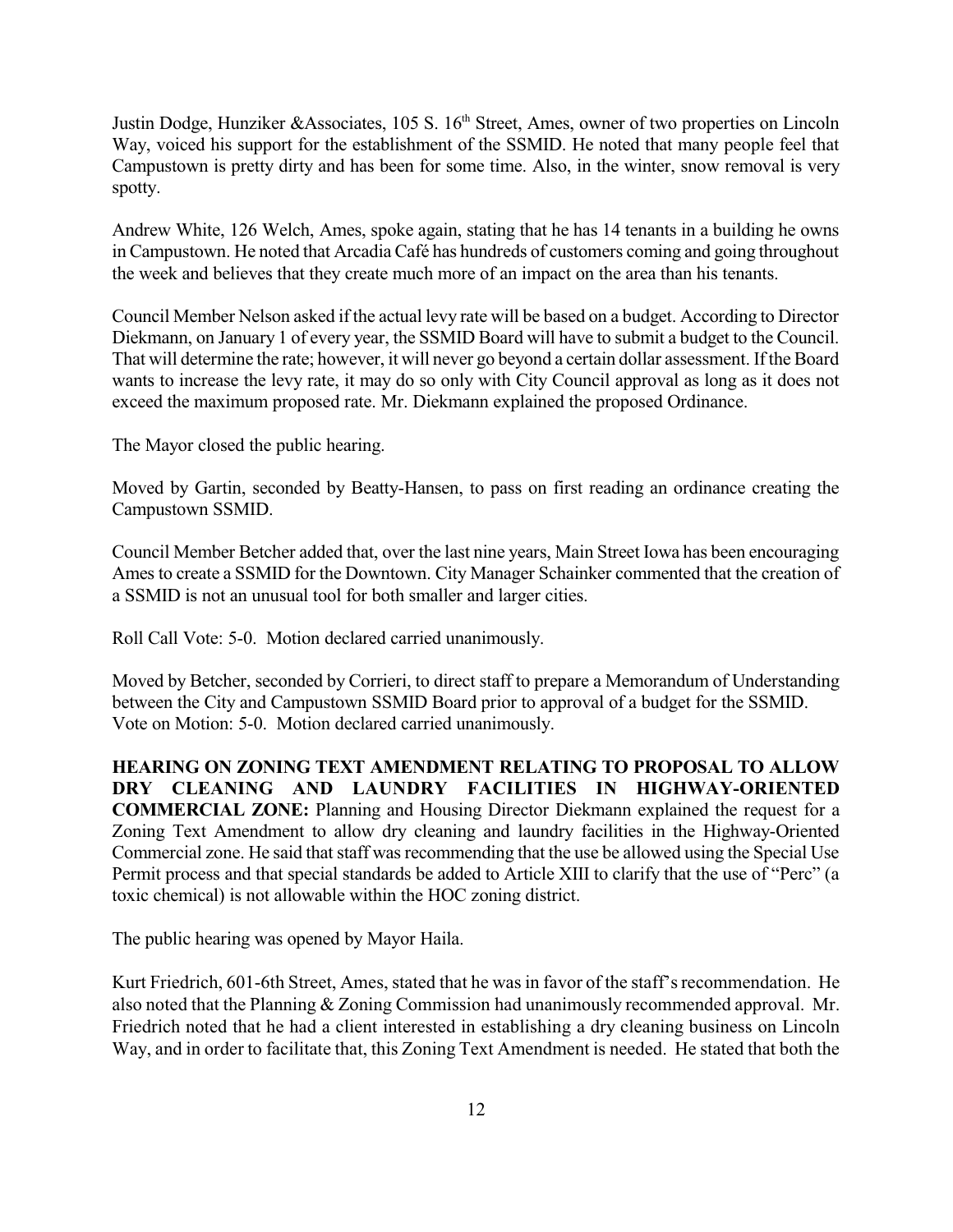buyer and the seller would greatly appreciate the Council suspending the rules for passage of an Ordinance and adopting it at this meeting. By doing so, the seller could get an application before the Zoning Board of Adjustment on August 22 and then begin construction of the project. Without that occurring, another month of construction progress would be lost.

The Mayor closed the hearing after no one else requested to speak.

Moved by Beatty-Hansen, seconded by Betcher, to pass on first reading an ordinance to allow dry cleaning and laundry facilities to be located in Highway-Oriented Commercial Zone by Special Use Permit

Roll Call Vote: 5-0. Motion declared carried unanimously.

Mayor Haila noted that there had been a request that the Council suspend the rules necessary for the adoption of an ordinance.

Moved by Gartin, seconded by Corrieri, to suspend the rules necessary for the adoption of an ordinance.

Council Member Beatty-Hansen expressed her reservation to suspend the rules. Council Member Gartin responded that he had zero feedback from people on this. Also, he pointed out that the Planning & Zoning had considered the benefits to the community and had voted unanimously in favor of it.

Roll Call Vote: 4-1. Voting aye: Betcher, Corrieri, Gartin, Nelson. Voting nay: Beatty-Hansen. Motion failed due to the lack of a super majority of the Council voted aye.

**HEARING ON MAJOR AMENDMENT TO 2014-18 COMMUNITY DEVELOPMENT BLOCK GRANT (CDBG) CONSOLIDATED PLAN:** Housing Coordinator Vanessa Baker-Latimer reminded the City Council members that, on May 8, 2018, they had authorized staff to proceed with preparing an Amendment to the 2014-18 CDBG Five-Year Consolidated Plan to incorporate the HOME funds in the amount of \$601,264. At that time, the Council had also set today, July 31, 2018, as the date of public hearing. The Plan needed to go out for another 30-day Public Comment Period, and that has occurred. Ms. Baker-Latimer informed the Council that she was making a change to the proposed budget for the projects, specifically to No. 7 and No. 8. TheCouncil wastold that allocations would now be \$12,000 (instead of \$21,000) for the Rehabilitation/Disposition of 241 Village Drive and \$21,000 for the Rehabilitation/Disposition of 3305 Morningside. According to Ms. Baker-Latimer, it is now known that the Morningside property will need more demolition, and the funds needed to be adjusted to account for that.

The Mayor opened the hearing and closed it after no one asked to speak.

Moved by Beatty-Hansen, seconded by Betcher, to adopt RESOLUTION NO.18-466 approving the Amendment to the 2014-18 CDBG Five-Year Consolidated Plan to incorporate the receipt of HOME funding and to change the allocation to \$12,000 (instead of \$21,000) for 241 Village Drive and \$21,000 (instead of \$12,000) for 3305 Morningside.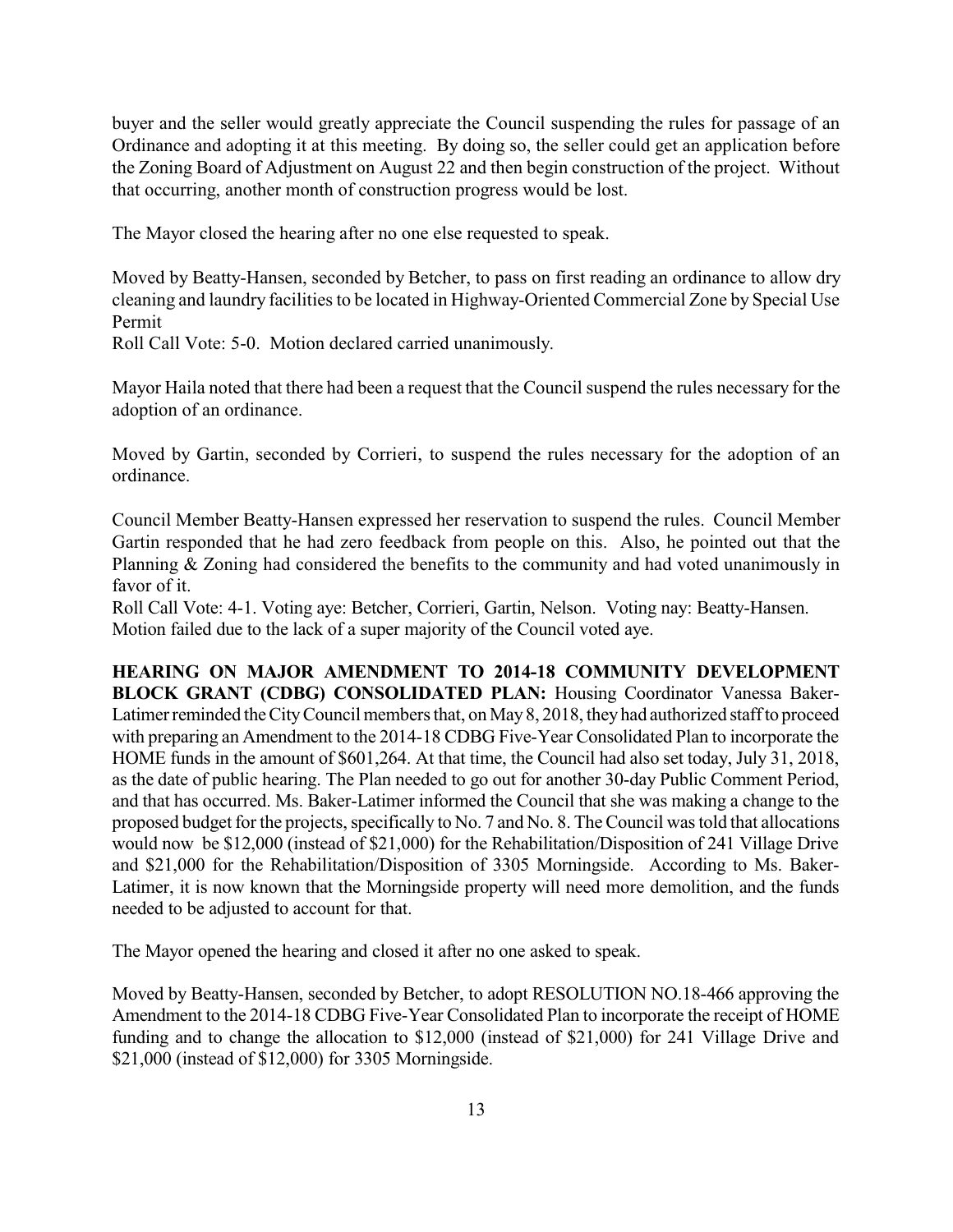Roll Call Vote: 5-0. Resolution declared adopted unanimously, signed by the Mayor, and hereby made a portion of these Minutes.

Moved by Beatty-Hansen, seconded by Betcher, to adopt RESOLUTION NO. 18-468 approving the 2014-18 CDBG Five-Year Consolidated Plan, as amended.

Roll Call Vote: 5-0. Resolution declared adopted unanimously, signed by the Mayor, and hereby made a portion of these Minutes.

**HEARING ON PROPOSED 2018/19 COMMUNITY DEVELOPMENT BLOCK GRANT ANNUAL ACTION PLAN (Continued from May 8, 2018):** Housing Coordinator Baker-Latimer said, that due to the new allocation of HOME funding and an increase in CDBG funding, the City Council had continued the hearing on the Annual Action Plan from May 8, 2018, to today. Ms. Baker-Latimer brought the Council's attention to the list of proposed 2018-19 CDBG Program Activities and Expenses, specifically noting the revised allocation amounts.

Mayor Haila announced that the hearing was still open and asked if there was anyone wishing to speak. No one came forward, and the hearing was closed.

Moved by Beatty-Hansen, seconded by Betcher, to adopt RESOLUTION NO. 18-467 approving the revised Action Plan Activities and Expenses, including changing the Rehabilitation/Disposition of 241 Village Drive allocation to \$12,000 and the Rehabilitation/Disposition of 3305 Morningside allocation to \$21,000.

Roll Call Vote: 5-0. Resolution declared adopted unanimously, signed by the Mayor, and hereby made a portion of these Minutes.

Moved by Betcher, seconded by Gartin, to adopt RESOLUTION NO. 18-469 approving the Annual Action Plan, as amended.

Roll Call Vote: 5-0. Resolution declared adopted unanimously, signed by the Mayor, and hereby made a portion of these Minutes.

The meeting recessed at 7:30 p.m. and reconvened at 7:41 p.m.

**REQUEST FOR AMENDMENT TO LANDUSEPOLICY PLAN AND REZONINGOF3125 AND 3115 GROVE AVENUE:** Director Diekmann explained the request from Heath Bullock for the rezoning of the property located at 3115 and 3125 Grove Avenue to accommodate a proposed 4,000-square-foot store for the Sherwin-Williams Company. It is being proposed that a retail paint store be constructed in that location by demolishing the duplex and six-unit apartment building and combining the two parcels into a single parcel. The applicant is requesting the creation of a Convenience Commercial Node in support of the rezoning. Mr. Diekmann informed the Council that, although the request is for rezoning to a commercial zoning designation, use of the property exclusively for commercial would first require a Land Use Policy Plan (LUPP) Future Land Use Map Amendment from High-Density Residential to a commercial designation.

Mr. Diekmann advised that the combined size of the two properties is approximately 0.78 acres. It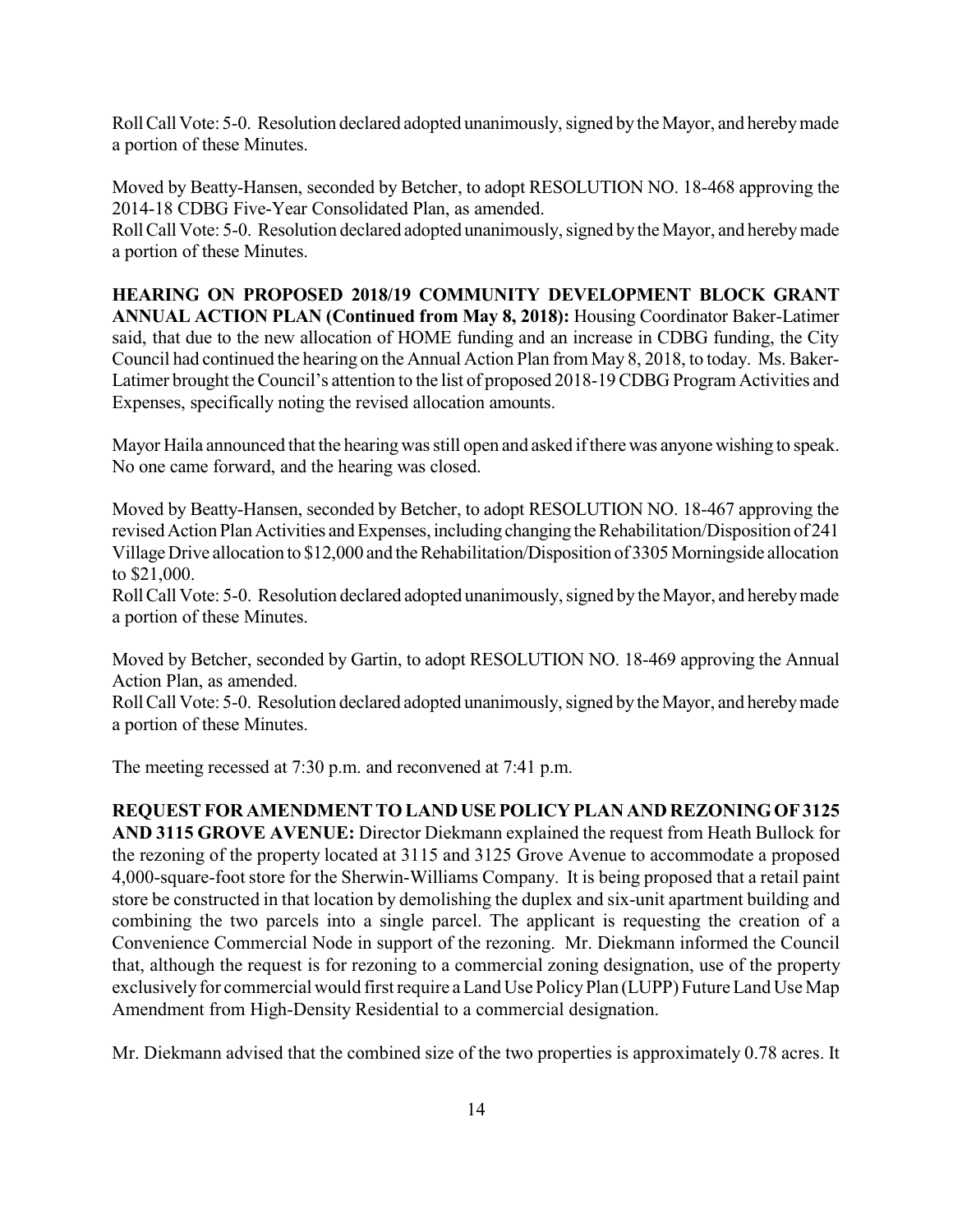would have frontage along Grand Avenue, but no access from Grove Avenue.

According to Director Diekmann, the primary land use question is consistency of changing the designation of the site to commercial with the policies of the LUPP for the location of commercial uses. The LUPP does not have a designation for commercial expansion in this area or a policy to consider new "strip commercial" development patterns along arterial roads. Mr. Diekmann advised that the LUPP has clearly defined commercial boundaries for the west side of Grand Avenue as Planned Regional Commercial zoning for the North Grand Mall and Wal-Mart site and for Community Commercial Node (CCN) zoning for the Northern Lights area. These areas were recognized as part of the commercial services needed to serve North Ames. It was also stated by Director Diekmann that there currently is vacant space available within those areas that might be suitable for the applicant without establishing a new commercial site.

Two options for the Council's consideration were given as follows:

- 1. Retain the Existing Land Use Policy Plan (LUPP) Designation. Retaining the current designation corresponds to the current land use patterns and the policies of the LUPP for siting of new commercial areas. The Sherman-Williams store would need to consider a location within an already established commercial area.
- 2. LUPP Map Amendment to Convenience Commercial Node. If this Option were approved, Mr. Bullock would be allowed to submit an application for a LUPP Map Amendment to place a Convenience Commercial Node in the vicinity of the site. Placing a Node in that area would indicate the potential for expansion of commercial use to the east side of Grand Avenue.

According to Mr. Diekmann, it would be highly unusual for the CityCouncil to pursue Option 2 and carve out a new commercial site adjacent to single-family residential zones given the fact that there are other commercial spaces available in the City.

Mr. Diekmann advised that Grand Avenue will not have direct access for commercial uses as it is a restricted access arterial roadway and a State highway subject to Iowa Department of Transportation jurisdiction.

Heath Bullock, 6808 Reed Lane, West Des Moines, Iowa, said that he is working with Sherman-Williams to locate a site for a second store in Ames, which will alleviate the capacity issues of the existing store on Duff Avenue. They have looked at several sites, within Ames and outside of Ames. Mr. Bullock asked for a LUPP Map Amendment to place a Convenience Commercial Node in the vicinity of 3115 and 3125 Grove Avenue. He addressed the possibility of locating on available commercial land west of Grand Avenue. According to Mr. Bullock, there is an existing building, but it doesn't have parking or a loading zone for bringing product to the store twice per week. For the safety of customers and staff, Mr. Bullock stated that they need a different site.

Council Member Gartin asked Mr. Bullock how they would work with residents of the area. Mr.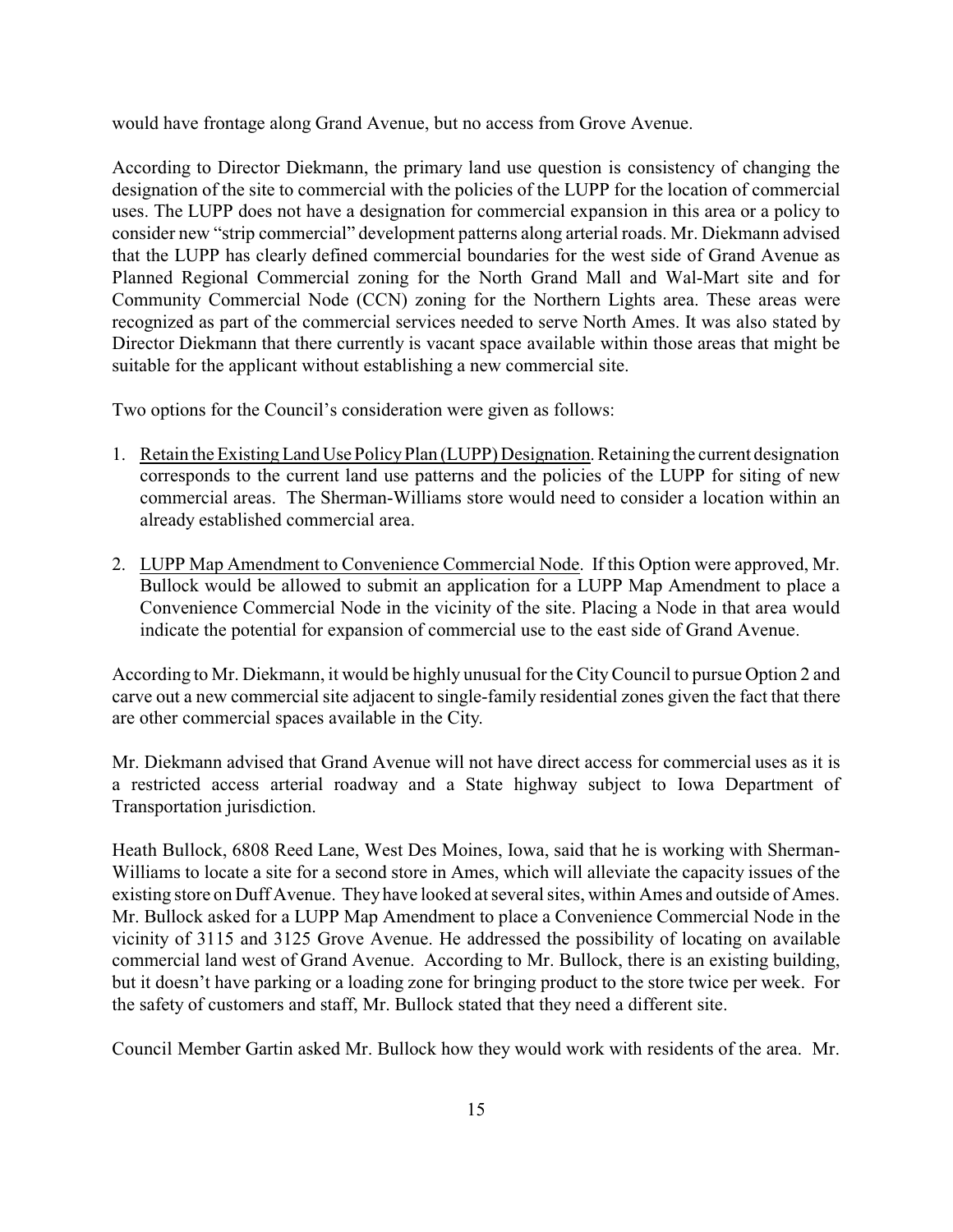Bullock noted that the store's business hours would be conducive to the residential area. They feel this is a better use of the property, rather than apartments. It was confirmed by Mr. Bullock that the Sherwin-Williams building would be a 4,000-square-foot, single-story, free-standing building.

Council Member Gartin pointed out that if the Sherwin-Williams store is not allowed, it could result in a far more intensive use developing on the site in question in the future. Director Diekmann told the Council that staff is not envisioning a commercial use on this property, so it could stay as is for quite some time.

Council Member Beatty-Hansen noted that if allowed to locate on Grove Avenue, Sherwin-Williams might relocate in the future, but once the zoning is changed, it would open the property for other commercial uses.

Moved by Gartin, seconded by Beatty-Hansen, to retain the existing Land Use Policy Plan designation.

Vote on Motion: 4-1. Voting aye: Beatty-Hansen, Betcher, Corrieri, Gartin. Voting nay: Nelson. Motion declared carried unanimously.

**REQUEST FOR URBAN REVITALIZATION AREA DESIGNATION FOR 127, 121, AND 115 DOTSON DRIVE:** According to Director Diekmann, Hendra Hardi made an inquiry as to whether the City Council would consider creating an Urban Revitalization Area (URA) for his Highway-Oriented Commercial zoned properties along Dotson Drive. Mr. Hardi desires to redevelop the 0.81-acre site with a new multi-tenant commercial building. He is interested in receiving a primary finding of eligibility for creating a commercial URA. Director Diekmann advised that the property at 127 Dotson Drive currently contains a 1,844-square-foot single-story building that was constructed in 1973. The properties at 115 and 121 Dotson are vacant. The property in question is located south of Lincoln Way on the west side of Dotson Drive and inside the boundaries of the Westside Retail Focus Area of the Lincoln Way Corridor Plan.

Mr. Diekmann explained the two options available to the Council:

- 1. PropertyOwner Applies for a Commercial UrbanRevitalizationArea.The propertyowner would file an application for consideration by the CityCouncil based on the current Commercial Urban Revitalization Area (URA) policies. A site plan and building plans would be included. At the time of application, the City Council would then determine if the project was consistent with City goals for revitalization and what, if any, specific qualifying criteria would apply.
- 2. City-Initiated URA with Pre-defined EligibilityCriteria. The CityCouncil could initiate creation of an URA for this area that may benefit Mr. Hardi's property on Dotson. This would require the Council to prioritize a review of the area and define the needs for revitalization and what criteria are desirable for revitalization. Currently, there are no defined objectives for the area other than support of commercial zoning for redevelopment.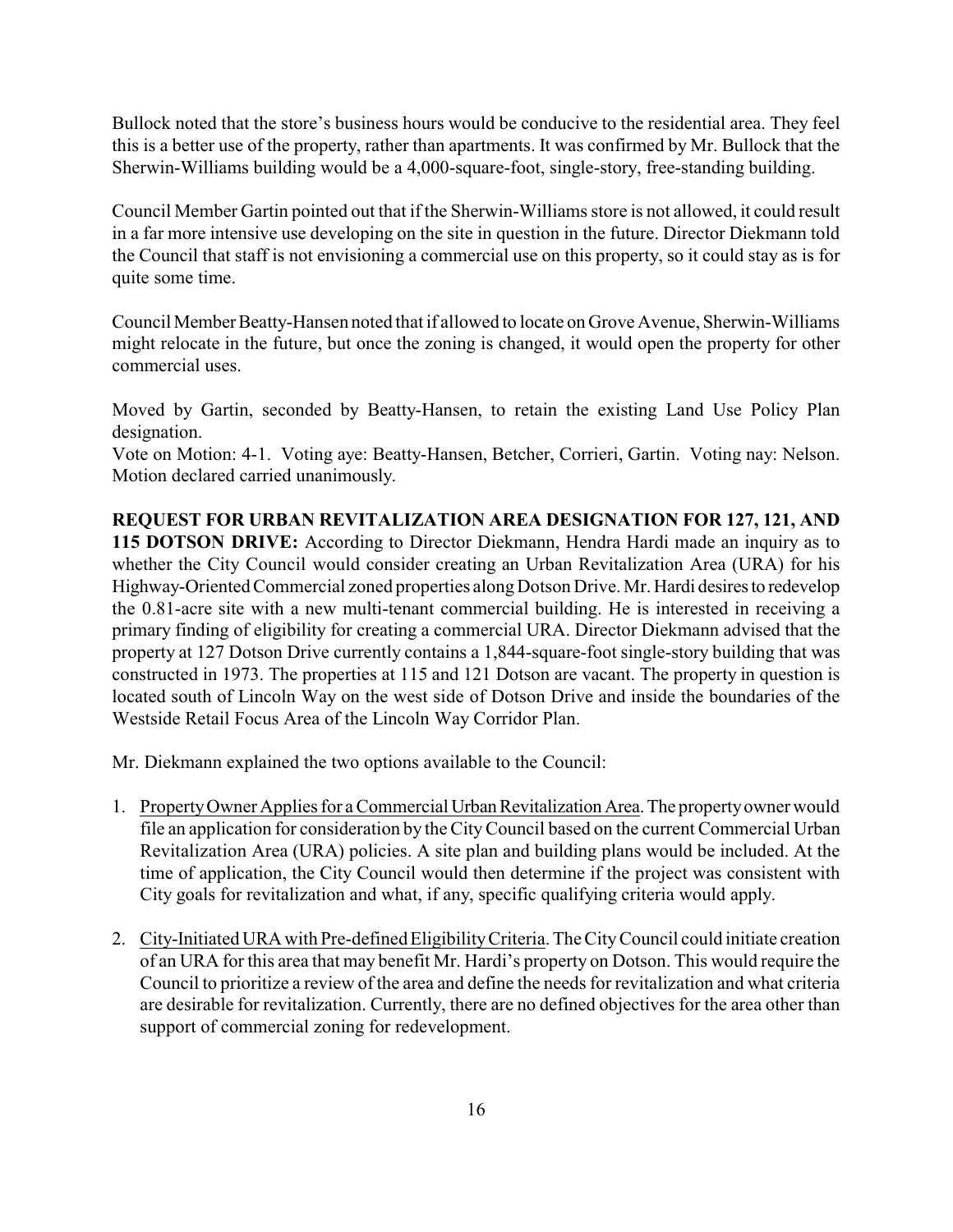It was noted by Director Diekmann that, at this time, the City has not established a specific policy or goals for incentivizing revitalization in this area. The City's current commercial policydoes apply to HOC land in the area, but does not fully address the property owner's situation of a partially vacant site.

Council Member Nelson noted that he had heard from some residents of the area of the City that they feel under-served.

Moved by Gartin, seconded by Corrieri, to allow the property owner to file an application for a commercial URA for consideration by the City Council, which is Option 1.

Council Member Betcher asked where this would fall in the list of priorities for the Planning staff. Mr. Diekmann stated that establishing a site-specific URA could be a low to moderate level of staff time depending on Council's interests in specific criteria and review of a plan for the site. It would take less time than an overall area option, but may still need to be prioritized as a project for this fall to meet the property owner's interest to look at developing this fall.

Vote on Motion: 5-0. Motion declared carried unanimously.

**REQUESTOFPAULANDMARGOTENESSFORWAIVEROFCITYPOLICYTOALLOW BOUNDARYLINEADJUSTMENTWITHINSUBURBANRESIDENTIALAREAOFAMES URBAN FRINGE (EAST OF HYDE AVENUE):** According to Director Diekmann, the Enesses own two parcels of land on the eatside of Hyde Avenue, abutting the city limits of Ames. The Enesses would like to consolidate their two parcels into a single parcel and to convey portions of the parcels to two abutting owners. Mr. Diekmann advised that the properties along Hyde Avenue lie within the Urban Residential area of the Ames Urban Fringe Plan. Subdivision authority is under the sole review of the City. The Fringe Plan policies require that land be annexed and City services be provided before development or property boundary changes can occur. Paul and Margot Eness have requested that the boundary line adjustment be allowed without annexation as it creates no additional developable lots and would have a benefit to the public of allowing the transfer of land to the Iowa Natural Heritage Foundation to prevent development.

Three options for the Council's consideration were presented, as follows:

- 1. Follow the existing policies of the Ames Urban Fringe Plan and decline to allow a boundary line adjustment until such time as the properties in question are annexed into the City.
- 2. Waive the Fringe Policy of not allowing subdivisions or development without prior annexation. This option would allow a Plat of Survey to be prepared and submitted to the City for review by staff and approval by the City Council.
- 3. Waive the Fringe Policy, butwith accompanyingCovenantsto annex and buy outrural water when requested by the City of Ames.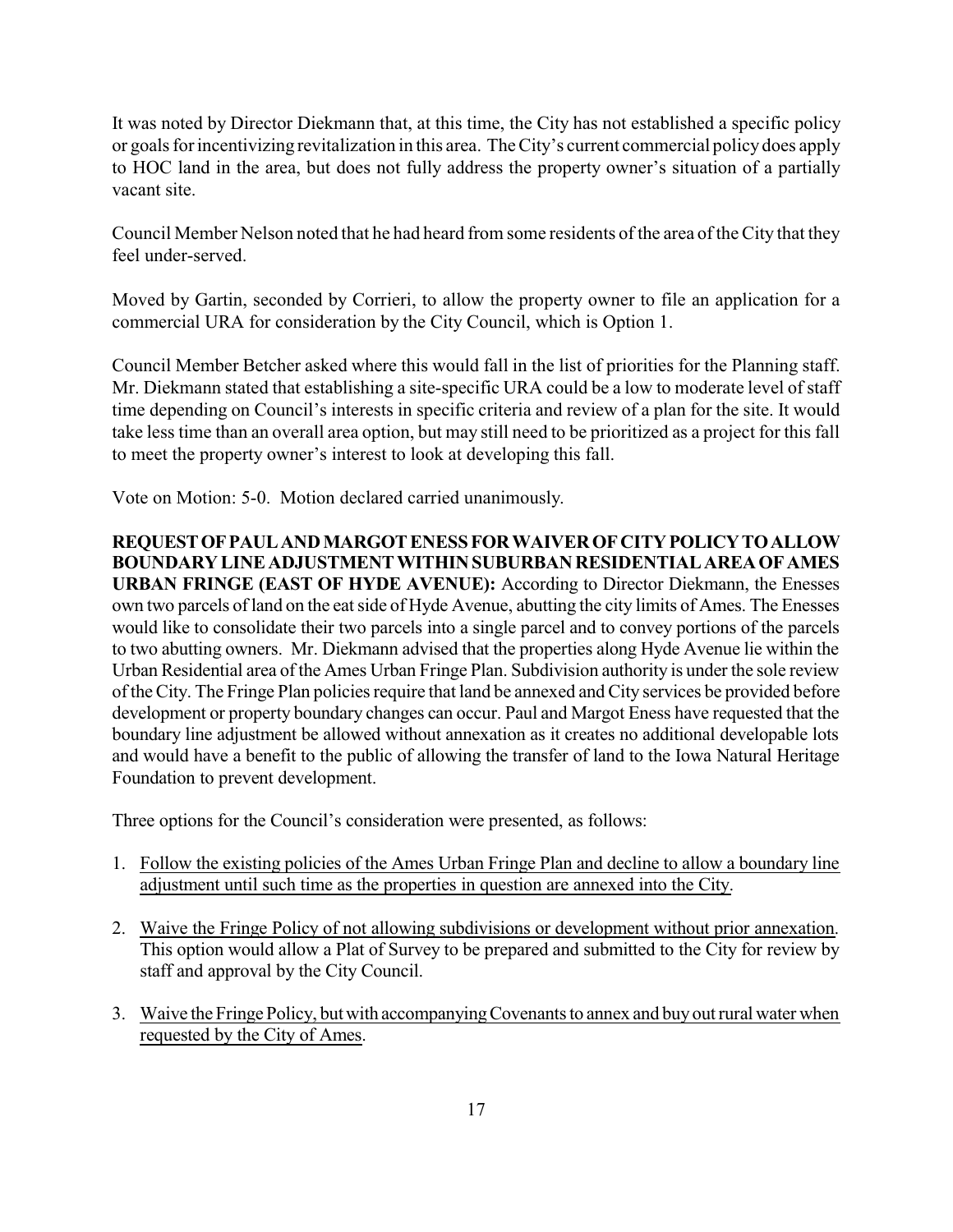Clayton Gregg, 4604 Hyde Avenue, Ames, said that he and his wife are part ofthe requested boundary line change. He believes that staff is stating that, when development occurs, the property needs to be within the City limits of Ames. In all the discussion, Mr. Gregg said that he had not heard any reason why a simple boundary change that would be acceptable in the City would be a problem out in the County. It was also noted by Mr. Gregg that there has been a precedent of allowing a boundary line adjustment without annexation. Mr. Gregg cited the case where the City purchased some street rightof-way by Ada Hayden from property owners in the area in question and changed boundaries, but did not require annexation.

Mr. Gregg cited a portion of the Urban Fringe Plan on Page 38, specifically Policy No. 2, which states that, before development, the property is required to be annexed. Mr. Gregg believes that none of the property owners in the area are interested in development occurring on their properties. He also stated that, to him, subdividing means dividing the property into smaller parcels. In the Eness proposal, they would be consolidating their property from four parcels into three.

Mr. Gregg encouraged the Council to choose Option 2 and waive the Fringe policies and allow the boundary line adjustment.

Moved by Beatty-Hansen, seconded by Corrieri, to waive the Fringe policies, but with accompanying Agreements to annex and buy-out Rural Water when requested by the City of Ames. Vote on Motion: 5-0. Motion declared carried unanimously.

**REQUEST FOR ZONING TEXT AMENDMENT RELATING TO HEIGHT LIMIT OF INTERIOR CLIMATE-CONTROLLED MINI-STORAGE FACILITIES ADJACENT TO RESIDENTIAL USES IN HIGHWAY-ORIENTED COMMERCIAL ZONE:** Planner Gould described the request for a Zoning Text Amendment from OnPoint Development to allow for two-story interior climate-controlled facilities to residential where currently only one story is allowed in the Highway-Oriented Commercial (HOC) zoning district. According to Ms. Gould, OnPoint Development is considering redevelopment of 1405 Buckeye Avenue (the former KMart site) and would like to include self-storage as a component ofits development. The proposed change byOnPoint is for buildings constructed prior to July 1, 2018, and adjacent to residential zoned property be allowed to have two stories of interior climate-controlled storage units with no exterior building doors for individual storage units.

According to Ms. Gould, mini-storage warehouse facilities are a permitted use in the General Industrial (GI) District. They are allowed by a Special Use Permit in the HOC District. The interior climatecontrolled storage use will need to obtain a Special Use Permit in order to exist at 1405 Buckeye Avenue regardless of the approval of a text amendment to change height allowances.

The options available to the Council were explained, as follows:

1. Allow interior climate-controlled mini-storage facilitiesto be two storiesin buildings constructed prior to January 1, 2018, when adjacent to residential zoning and make no changes to the exterior door requirements.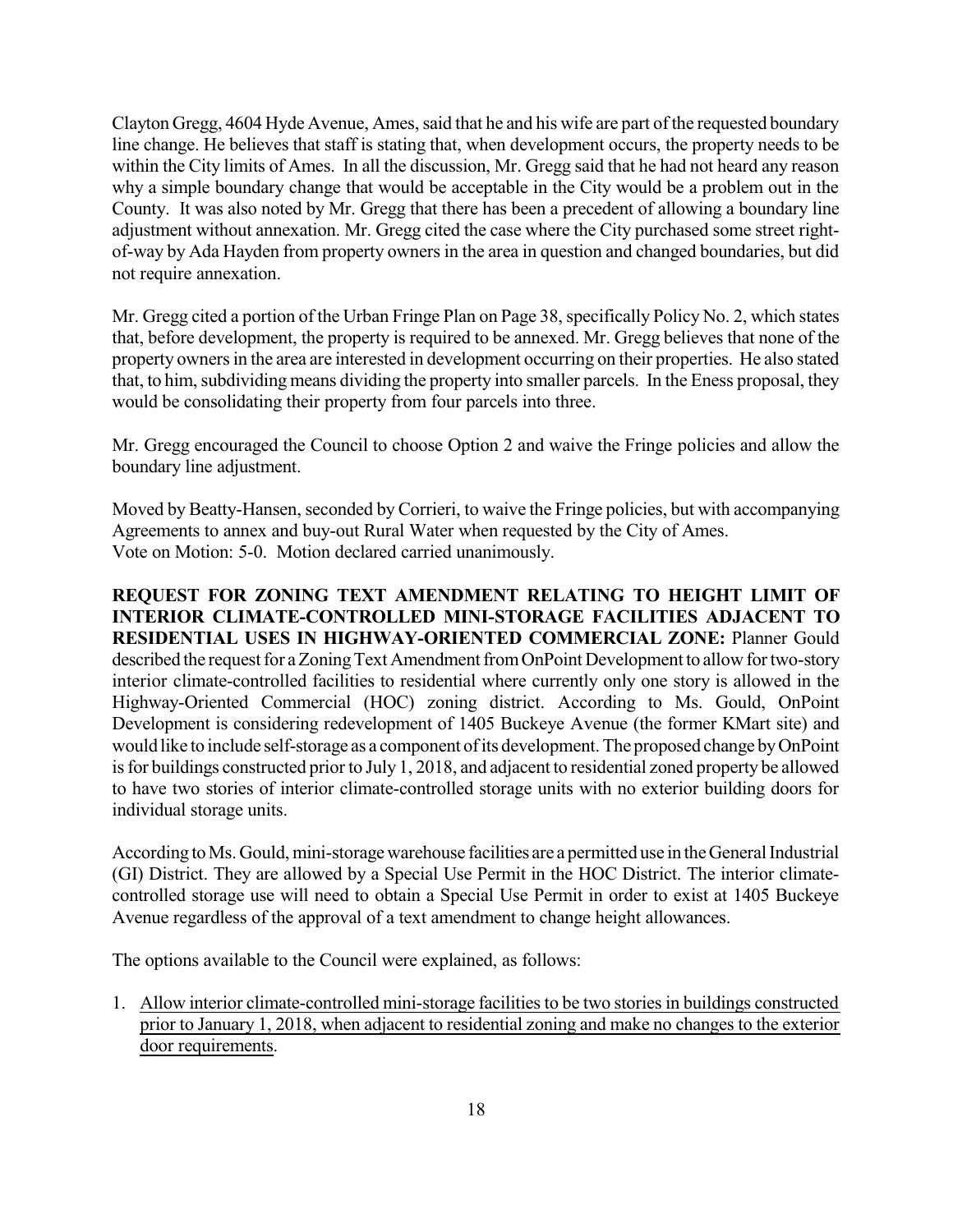- 2. Rather than using the term "adjacent," establish a minimum setback of 50 feet.
- 3. Eliminate the one-story standard for interior climate-controlled mini-storage facilities.
- 4. Leave the standard as is with no text amendment.

Moved by Beatty-Hansen, seconded by Corrieri, to approve Option 2: Establish a minimum setback of 50 feet, rather than use the term "adjacent." Vote on Motion: 5-0. Motion declared carried unanimously.

**MINIMUM HEIGHT AND FLOOR AREA RATIO STANDARDS IN THE DOWNTOWN SERVICE CENTER (DSC) ZONING DISTRICT:** The Council was reminded by Director Diekmann that, at its meeting of July 17, 2018, the Council had requested a staff report specifically addressing minimum two-story height and 1.0 Floor Area Ratio (FAR) standards for DSC zoning and a separate staff report from the Transportation Division on the scope of a comprehensive parking study for Downtown. At that meeting, the City Council had stated an intent to revisit the issues of development standards, public amenities (plaza), public parking, and development incentives originally described in the November 14, 2017, staff report.

Mr. Diekmann provided background information on the DCS zoning standards that require a new development to be constructed at a minimum of two stories and with a minimum 1.0 FAR. He noted that the Council recently adopted Downtown Commercial Gateway Zoning for the 100 Block of Kellogg Avenue that included a requirement for two-story buildings, but no FAR requirement. The current standards were adopted in 2000 to further the objectives for the DSC area identified within the LUPP for DSC to be the most intense area of development of the city and to ensure new development is of the same character as the current surroundings. According to Mr. Diekmann, minimum FAR and height standards work together to ensure a consistent two-story appearance of buildings. Mr. Diekmann showed the map of the zoning districts in the Downtown area.

Five options were offered to the Council, as follows:

- 1. Modify the Minimum 1.0 FAR Requirement. The City Council could consider eliminating this standard in its entirety if the combination of other standards would yield the desired character of development focused along streets. Mr. Diekmann advised that one trade-off of eliminating FAR is its effect on allowing for stand-alone parking lots without a principal use. Staff believes that encouraging private surface parking lots is not supportive of Downtown character and if there is a change in FAR standards, a restriction on new stand-alone parking lots should be maintained.
- 2. Modify the Minimum Two-Story Requirement. Director Diekmann told the Council that the twostory height requirement is the most important urban design character standard of matching the historic look of Downtown. He said there are three basic approaches to changing the standard: a) Eliminate minimum height requirements. b) Change the two-story standard to only requier part of a building to be two stories. c) Change to a minimum building height requirement to match Campustown of a height measured in feet.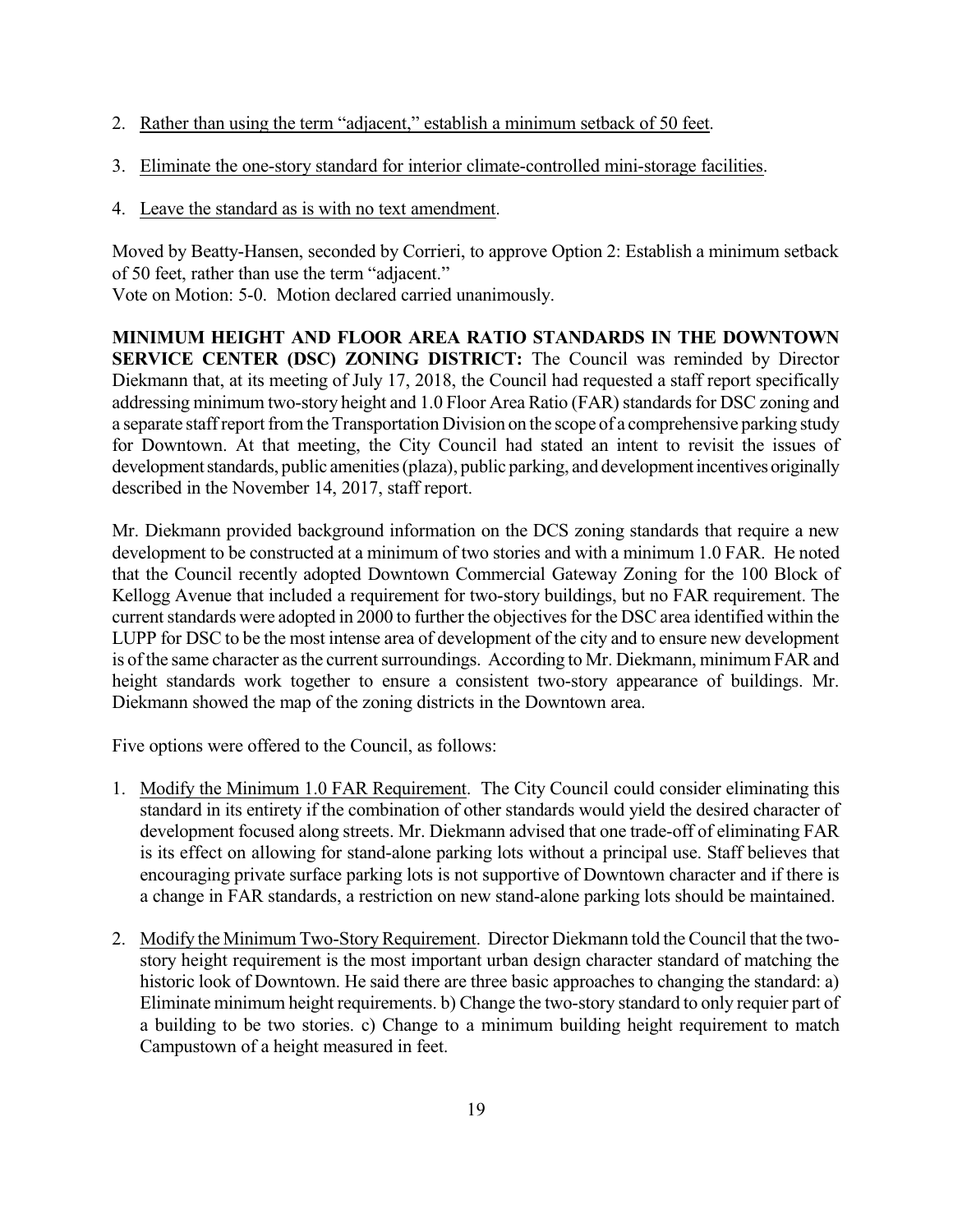- 3. Modify the Exception Criteria for Either FAR or Height. This approach would make it a case-bycase review with site-specific findings evaluated by the Zoning Board of Adjustment. The criteria could be revised to clarify the intent of when such an exception is appropriate based on the type of use, design, and the context within Downtown.
- 4. Include Minimum FAR or Height Within URA Criteria. Council could modify zoning standarsd to allow property owner flexibility, but incentivize more intense development with an amendment to the Urban Revitalization Area criteria.

## 5. Rezoning of Properties Along 6<sup>th</sup> Steret to Neighborhood Commercial.

Director Diekmann advised that the City Council must first determine if it is appropriate to reduce zoning standards for all projects or re-define the exception process to proceed with a Zoning Tet Amendment. Secondly, the Council must articulate a goal for the character of development in the Downtown Area to allow for staff to draft Code changes that reflect the intent for the area.

Council Member Nelson said he personally would have an interest in looking at the minimum twostory requirement, but not necessarily getting rid of the height requirement, along 6<sup>th</sup> Street. He asked to what extent eliminating the height requirement would encourage tall gable roofs. Mr. Diekmann answered that it would encourage them.

Kurt Friedrich, 100-6th Street, Ames, told the Council that the current standards are creating issues for their potential redevelopment of their property along  $6<sup>th</sup>$  Street. Mr. Friedrich suggested that, for the area along 6<sup>th</sup> Street, which seems to be less sensitive to the height requirements desired for Main Street, the FAR and height requirements be waived. He noted that that would be recommending a combination of Option 1 and Option 2 and modifying the DSC by taking those two requirements out. After being asked, Mr. Friedrich replied that the parking requirements are also creating an issue. He prefers keeping the DSC zoning with a modification to eliminate the FAR and height requirements.

Council Member Gartin said that he had not heard from anyone else in this area wanting a change. He asked Mr. Friedrich if he had had any interaction with the Main Street Cultural District. Mr. Friedrich answered that he had not heard from anyone personally, but at the recent Main Street Workshop, several had expressed that the FAR was a hindrance to redevelopment in the area.

Council Member Nelson questioned if there was a potential to hinder redevelopment of certain sites if changes are made to the FAR. He also asked if it would be possible to make some currently nonconforming properties conforming if changes are made. In order to give the Council a sense of what is currently non-conforming structures in the area in question, Mr. Diekmann showed a map noting the existing one- and two-story buildings. He noted that if changes were made, the Council would be lessening the requirements, so more of those buildings would be conforming. Council Member Gartin noted that he wanted to think long-term, not necessarily how things are now.

Council Member Betcher said she was not really interested in changing everything about Downtown. She is much more accepting of allowing changes to the 6<sup>th</sup> Street corridor. Council Member Gartin said that he did not see Main Street redeveloping any time soon.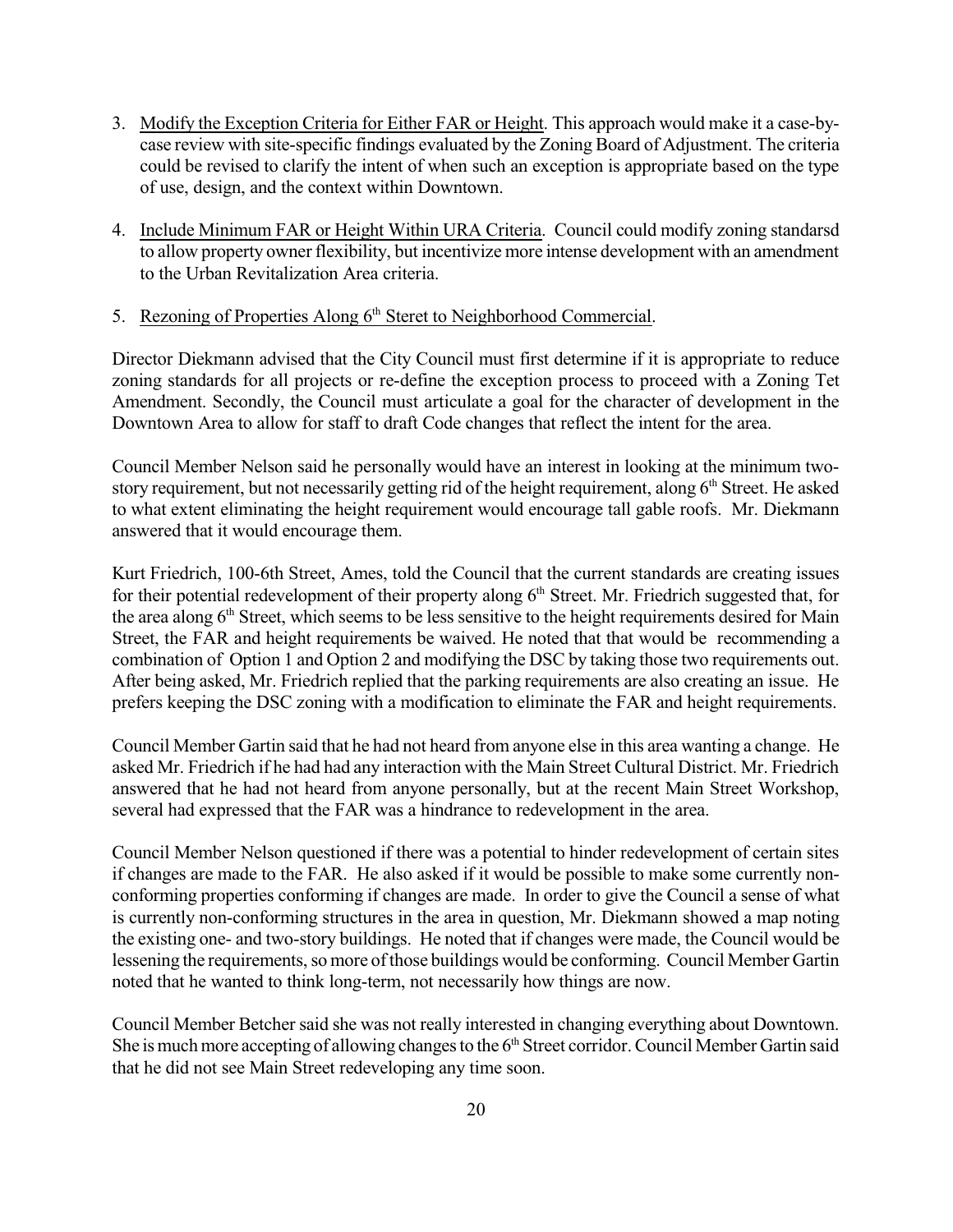Council Member Corrieri said she wanted to find a way to encourage redevelopment that the Council wants to see without causing the applicant to jump over a series of hurdles.

Moved by Beatty-Hansen, seconded by Gartin, to direct staff to move forward with Option #3 to modify the exception criteria for either FAR or height and make it a case-by-case review with sitespecific findings evaluated by the Zoning Board of Adjustment.

Director Diekmann asked the Council to be specific on the area to be included. Council Member Corrieri voiced her choice to include everything except Main Street. Council Member Betcher said that she wanted only  $6<sup>th</sup>$  Street to be included.

Motion withdrawn.

Moved by Beatty-Hansen, seconded by Corrieri, to direct staff to move forward with Option #3 to modify the exception criteria for either FAR or height, but limit it to properties along 6th Street.

According to Director Diekmann, the change will go before the Planning & Zoning Commission in September. If its recommendation is to approve the changes, staff will move forward to bring the Ordinance to the City Council.

Vote on Motion: 5-0. Motion declared carried unanimously.

**DISCUSSIONOFPOSSIBLEREVISIONSTOPARKINGREGULATIONSONMCKINLEY DRIVE:** Traffic Engineer Damion Pregitzer stated that the Ames Community School District has requested that staff review the existing parking ordinance along McKinley Drive. There are currently two parking prohibitions for McKinley Drive contained in *Municipal Code* Section 18.33(3):

- 1. Parking is prohibited on both sides of McKinley Drive from Hayes Avenue to VanBuren Avenue only on days of regular classes at Ames High School between 7:30 and 9:30 AM.
- 2. Parking is prohibited during the lunch kindergarten pick-up time adjacent to a former drieway on to McKinley Drive that no longer exists.

Bill McGowan, 1325 McKinley Drive, Ames, noted that with the proposed ordinance, there will be no parking allowed in front of his house. The front door of his house is on McKinley. He would prefer that parking be allowed on both sides of McKinley. Mr. McGowan believes there are no existing problems; the problems that caused the Ordinance to be enacted do not exist anymore.

Council Member Corrieri indicated that parking can only be allowed on one side of the street so that emergency vehicles can access the properties.

Council Member Gartin asked if it would be more consistent or inconsistent with the majority of the City if the Council were to allow for parking on both sides. According to Mr. Pregitzer answered that allowing parking on one side ofthe street isthe most consistent throughout theCity. He also stated that if parking is allowed on both sides of the street, it would be nearly impossible to allow emergency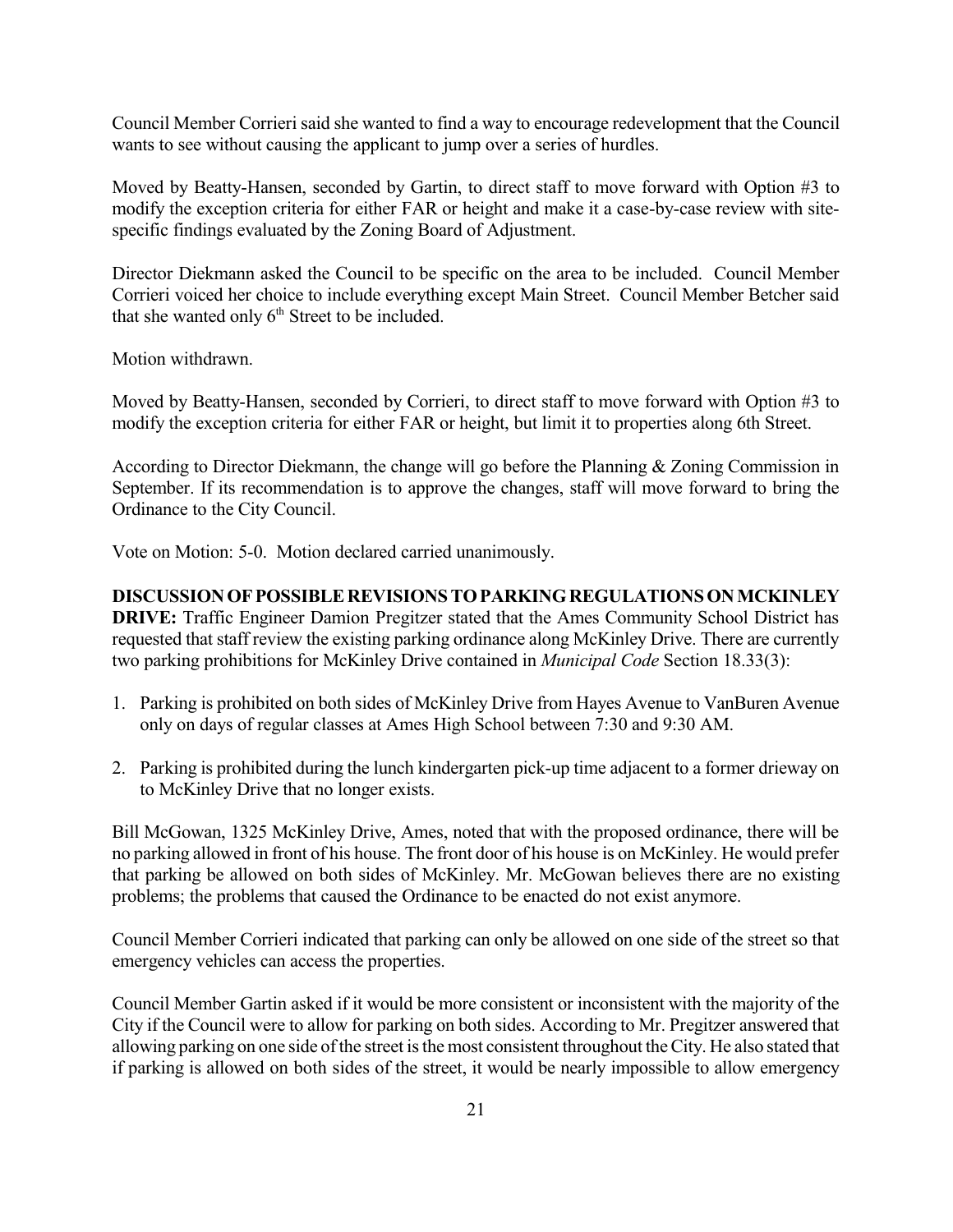access.

Moved by Corrieri, seconded by Beatty-Hansen, to direct the City Attorney to draft an ordinance that prohibits parking at all times on the north side of McKinley Drive from Hayes Avenue to McKinley Circle/Court and prohibits parking at all times on the south side of McKinley Drive from McKinley Circle/Court to Northwestern Avenue.

Vote on Motion: 5-0. Motion declared carried unanimously.

**PROPOSED I-35 ENTRYWAY SIGNAGE:** Assistant City Manager Phillips gave the background of this request. City staff is now requesting direction from the City Council whether several of the proposed elements of the project are acceptable. Those issues were described as follows:

Issue No. 1. Is the Council in agreement with the document prepared by The Ames Foundation that outlines the scope.

Moved by Corrieri, seconded by Beatty-Hansen, to adopt RESOLUTION NO. 18-453 approving the proposed funding agreement with The Ames Foundation in the amount of \$20,000. Roll Call Vote: 5-0. Resolution declared adopted unanimously, signed by the Mayor, and hereby made a portion of these Minutes.

Issue No. 2. Is the Council in agreement with the proposed location on the east side of Interstate 35  $(I-35)$  just south of  $260<sup>th</sup>$  Street.

Justin Dodge, speaking on behalf of The Ames Foundation, spoke on how the specific design was chosen. He also advised that representatives of The Ames Foundation need to take the design and proposed location before the IDOT District No. 1 Engineer. According to Mr. Dodge, the Iowa DOT might allow the sign to be located in its right-of-way; however, that is unknown at this time. Discussion ensued about how far from the road the sign would be placed. The main question was if the sign would be minimized visually.

Mr. Dodge informed the Council that the scale of the sign is really not known yet; it may change based on the ending budget. He stated that the Chamber of Commerce Director has indicated that the Chamber would be interested in the fund-raising. Iowa State University has not yet been asked about participating; a meeting has been set.

Moved by Beatty-Hansen, seconded by Corrieri, to approve the location on the east side of I-35 just south of 260<sup>th</sup> Street, thus allowing it to be placed on City property. Vote on Motion: 5-0. Motion declared carried unanimously.

Issue No. 3. Who maintains the signs.

Moved by Corrieri, seconded by Beatty-Hansen, that the City maintain the sign, providing that some natural disaster doesn't destroy it.

City Manager Schainker noted that he did not want the City to commit to replacing the sign if some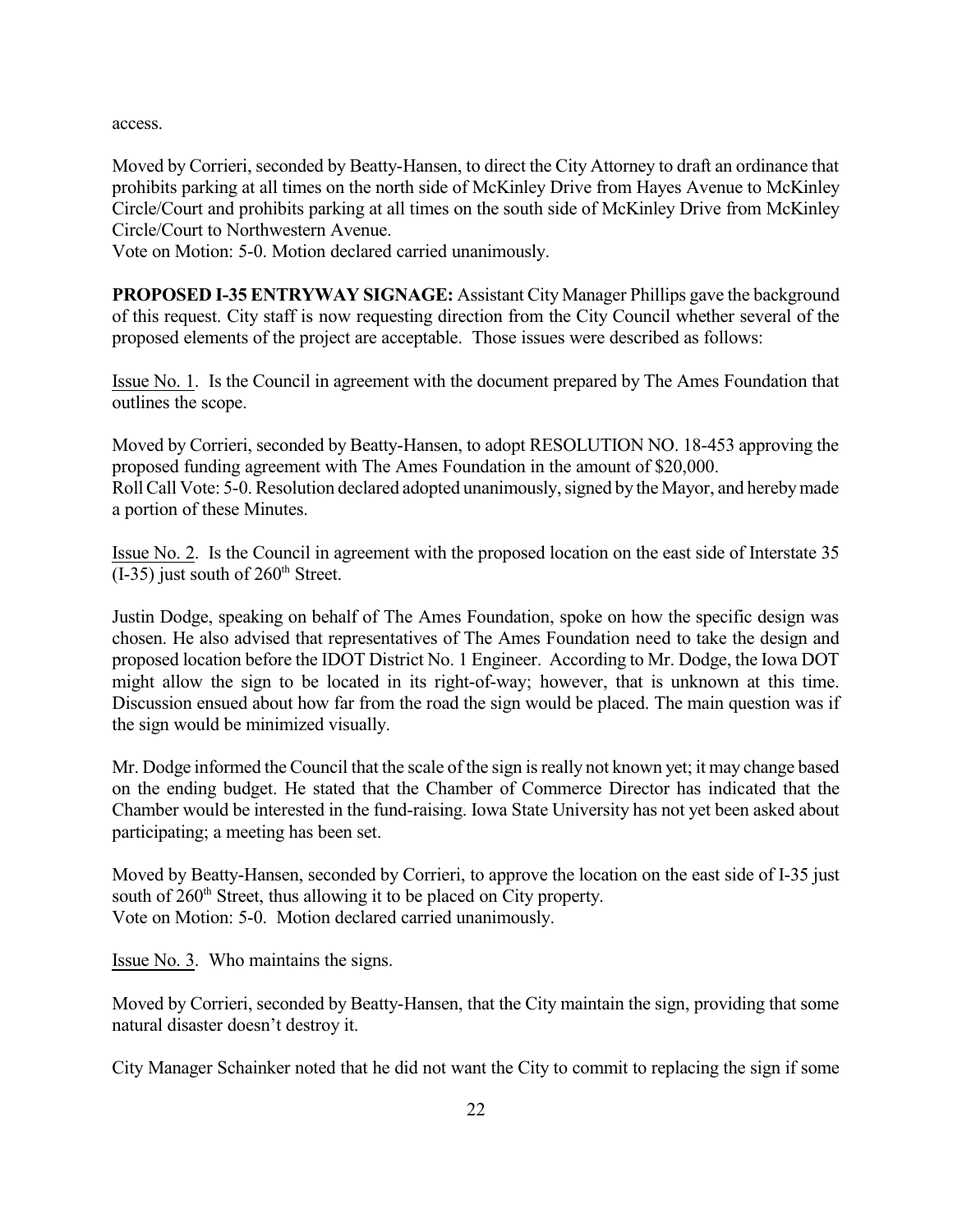sort of disaster destroyed it and it would have to be reconstructed.

Vote on Motion: 5-0. Motion declared carried unanimously.

Issue No. 4. Design Concept. City Manager Schainker noted that the Council needed to consider whether the city is willing to take on the ongoing cost for electricity, which could potentially be \$10-25/month. Additional costs would exist for lamp and equipment maintenance and replacement. Mr. Schainker told the Council members that if it were their desire to light the sign, staff would prefer that the sign be lit by solar.

Council Member Corrieri said that she found it a bit strange that the sign would state that Ames is the home of Iowa State University, but it is home to a lot of other things too.

Moved by Gartin, seconded by Beatty-Hansen, to approve the sign design, as presented (not including the lighting).

Vote on Motion: 4-1. Voting aye: Beatty-Hansen, Betcher, Gartin, Nelson. Voting nay: Corrieri. Motion declared carried.

Moved by Corrieri, seconded by Beatty-Hansen, to direct staff to work on an agreement with The Ames Foundation regarding landscaping.

Vote on Motion: 5-0. Motion declared carried unanimously.

Moved by Beatty-Hansen, seconded by Corrieri, to light the sign through the use of solar energy. Vote on Motion: 5-0. Motion declared carried unanimously.

**SPECIAL EVENT PARKING:** Police Chief Chuck Cychosz reminded the Council members that at their meeting on November 28, 2017, they had requested that City staff provide additional information about the possibility of an ordinance addressing the unique parking problems associated with special events. According to Chief Cychosz, Iowa State University football games are the focal point of this concern.

Council Member Gartin asked if Iowa State had been contacted about the possible changes. He noted that increases in fines would affect its fan base and alumni. Chief Cychosz advised that Iowa State University had been generally in support. He commented that before changes go into effect, additional signage needs to be installed and outreach needs to be done to educate the public on the increased penalties. Staff is suggesting that the effective date of any ordinance of this kind be the fall of 2019 in order to provide adequate time to inform the residents of the change as well as parking violators during this upcoming football season.

Moved by Beatty-Hansen, seconded by Corrieri, to initiate a special parking fine for ISU football games.

Vote on Motion: 5-0. Motion declared carried unanimously.

Moved by Beatty-Hansen, seconded by Corrieri, to approve staff's recommendation of doubling the